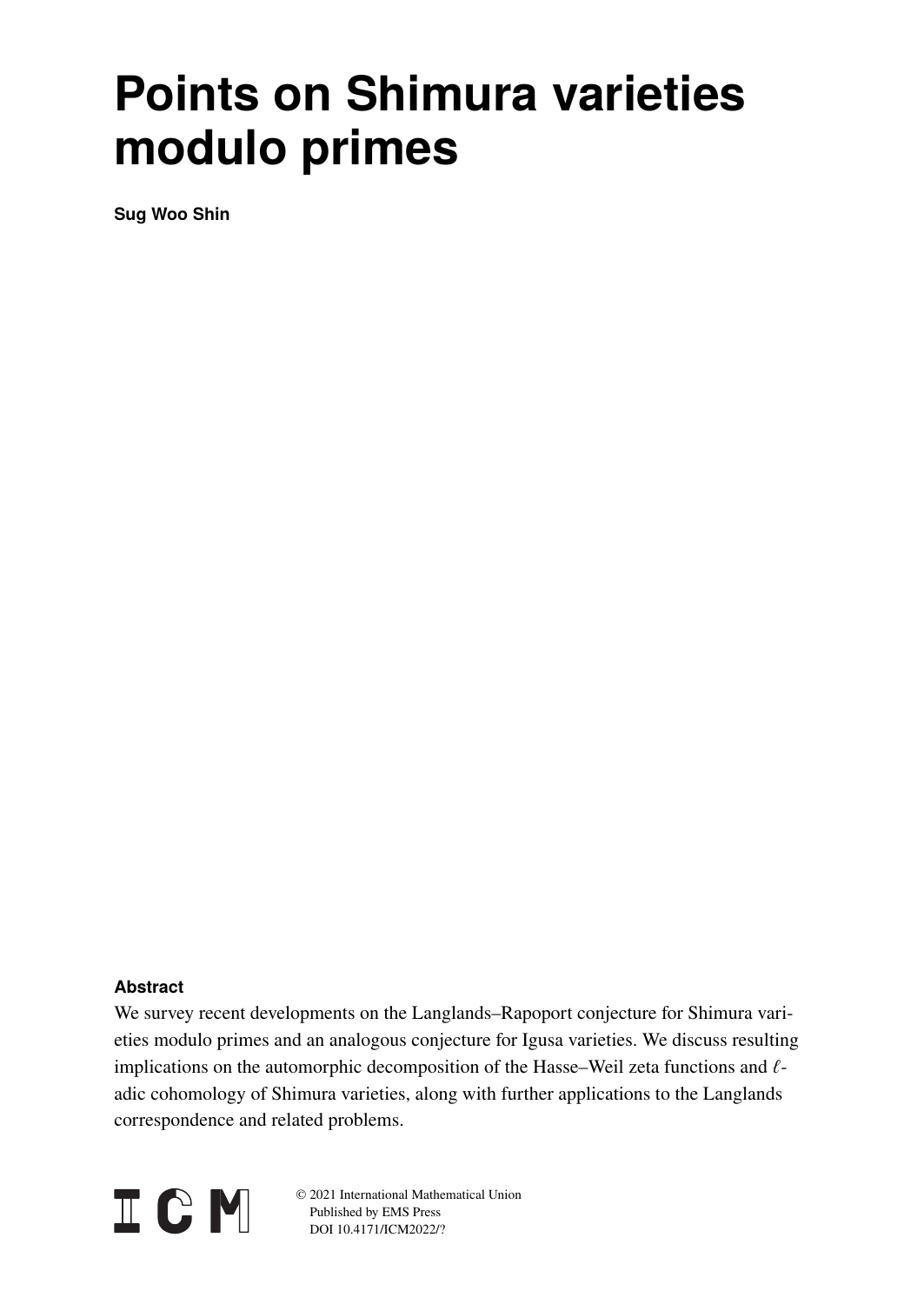## **1. Introduction**

<span id="page-1-0"></span>Shimura varieties have been vital to number theory for their intrinsic beauty and wide-ranging applications. They are simultaneously locally symmetric spaces and quasiprojective varieties over number fields, serving as a geometric bridge between automorphic forms and arithmetic. This feature has been particularly fruitful in the Langlands program.

This paper concentrates on the problem of understanding the Hasse–Weil zeta functions and  $\ell$ -adic cohomology of Shimura varieties following the approach due to Langlands, Kottwitz, Rapoport, and others. As such, we are naturally led to study integral models and special fibers of Shimura varieties at each prime  $(\S_2)$ , as epitomized by the Langlands– Rapoport (LR) conjecture ([§3\)](#page-3-0). Below is a partial summary of this article:

$$
LR_1(Sh) \xleftarrow{\text{LR}_0(Sh)} \longrightarrow TF(Sh) \longrightarrow \text{app}(Sh)
$$
  

$$
\downarrow \qquad \qquad \downarrow
$$
  

$$
LR_0(Ig) \longrightarrow TF(Ig) \longrightarrow \text{app}(Ig).
$$

Central to this paper is Theorem [3.2,](#page-5-0) asserting that  $LR_0(Sh)$ , a version of the LR conjecture, is true for Shimura varieties of abelian type with good reduction. This is a strengthening of another version  $LR_1(Sh)$  which was previously verified by Kisin. Even though  $LR_0(Sh)$ is weaker than the original LR conjecture (still wide open), it opens doors for most applications. Indeed, the diagram shows how  $LR_0(Sh)$  implies a (stabilized) trace formula for cohomology of Shimura varieties, designated as TF(Sh), which in turn leads to interesting applications  $(\S_4)$ . In  $\S_5$ –[6,](#page-11-0) we survey related problems and directions in the bad reduction case. Finally in [§7,](#page-13-0) we review a parallel story for Igusa varieties, where  $LR_0(Sh)$  provides a key ingredient for proving the analogous assertion  $LR_0(Ig)$  for Igusa varieties. The dotted vertical arrow suggests that interactions occur between certain applications to Shimura and Igusa varieties, e.g., through Mantovan's formula.

## **Conventions**

Unless otherwise stated, cohomology means the  $\ell$ -adic étale cohomology with  $\overline{\mathbb{Q}}_l$ coefficients. For an inverse limit of varieties  $X = (X_i)$  over a field k, we write  $H(X, \overline{Q}_l)$  for  $\lim_{\longrightarrow i} H(X_i \times_k \overline{k}, \overline{\mathbb{Q}}_l)$ , with  $\overline{k}$  a separable closure of  $k$ ; likewise for cohomology with compact support. We adhere to cohomology with constant coefficients for simplicity, though the discussed results are valid more generally. In the LR conjecture, we omit  $Z_G(\mathbb{Q}_p)$ -equivariance to keep the statements simple. If  $\Gamma$  is a topological group,  $\mathcal{H}(\Gamma)$  is the Hecke algebra of locally constant compactly supported functions on Γ. We write  $\mathbb{A}^{\infty} = \hat{\mathbb{Z}} \otimes_{\mathbb{Z}} \mathbb{Q}$  for the ring of finite adèles, and  $\mathbb{A}^{\infty,p}$  for the analogous ring without the p-component. Put  $\breve{\mathbb{Z}}_p := W(\overline{\mathbb{F}}_p)$ for the Witt ring of  $\bar{\mathbb{F}}_p$ , and  $\tilde{\mathbb{Q}}_p := \tilde{\mathbb{Z}}_p[1/p]$ . Denote by  $\sigma$  the Frobenius operator on  $\tilde{\mathbb{Q}}_p$  or a finite unramified extension of  $\mathbb{Q}_p$ . When we have cohomology spaces  $H^i(X)$  (supported on finitely many *i*'s) with a group action, denote by  $[H(X)] = \sum_{i \geq 0} (-1)^i H^i(X)$  the alternating sum viewed in a suitable Grothendieck group of representations. For an algebraic group  $G$ over Q and a field k over Q, write  $G_k := G \times_{Spec \, \mathbb{O}} Spec \, k$ . We quietly fix field embeddings  $\mathbb{Q} \hookrightarrow \mathbb{C}, \mathbb{Q}_v \hookrightarrow \mathbb{C}$  at each place v of  $\mathbb{Q}$ , and identify the residue field of  $\overline{\mathbb{Q}}_p$  with  $\overline{\mathbb{F}}_p$ .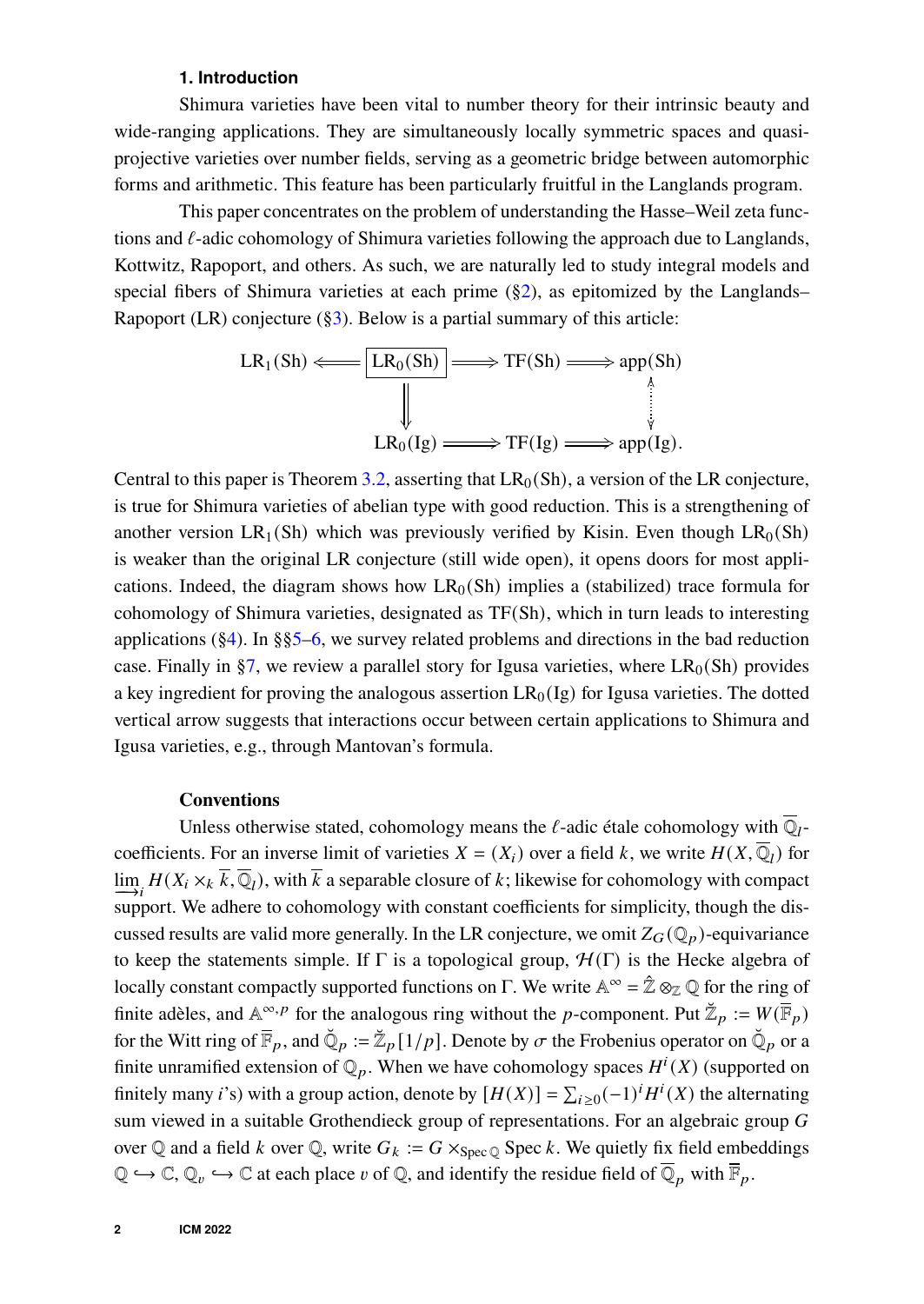## **2. Shimura varieties with good reduction**

<span id="page-2-0"></span>Let G be a connected reductive group over  $\mathbb Q$ , and X a  $G(\mathbb R)$ -conjugacy class of R-group morphisms  $\text{Res}_{\mathbb{C}/\mathbb{R}}\mathbb{G}_m \to G_{\mathbb{R}}$ . We say that  $(G, X)$  is a Shimura datum if it satisfies axioms  $(2.1.1.1)-(2.1.1.3)$  of  $[10]$ . Each  $(G, X)$  determines a conjugacy class of cocharacters  $\mu : \mathbb{G}_m \to G_{\mathbb{C}}$  over  $\mathbb{C}$ , whose field of definition is a number field  $E = E(G, X) \subset \mathbb{C}$ . There is an obvious notion of morphisms between Shimura data.

Thanks to Shimura, Deligne, Borovoi, and Milne, we have a  $G(\mathbb{A}^{\infty})$ -scheme Sh over  $E$  (in the sense of  $[10, 2.7.1]$  $[10, 2.7.1]$ , cf.  $[31, 1.5.1]$  $[31, 1.5.1]$ ), which is a projective limit of quasi-projective varieties over E with a  $G(A^{\infty})$ -action. If  $(G, X)$  is a Siegel datum, i.e.,  $G = GSp_{2n}$  and X is realized by the Siegel half spaces of genus *n* for some  $n \in \mathbb{Z}_{\geq 1}$ , then we obtain (a projective limit of) Siegel modular varieties as output. There is a hierarchy of Shimura data:

(PEL type) 
$$
\subset
$$
 (Hodge type)  $\subset$  (abelian type)  $\subset$  (all).

Roughly speaking, Shimura varieties coming from PEL-type data are realized as moduli spaces of abelian varieties with polarizations (P), endomorphisms (E), and level (L) structures.**[\\*](#page-2-1)** This case includes modular curves, and more generally, Siegel modular varieties. A Shimura datum of Hodge type embeds in a Siegel datum by definition, and the corresponding Shimura varieties embed in Siegel modular varieties. Abelian-type data are generalized from those of Hodge type to cover the case when the Dynkin diagram of  $G_{\overline{Q}}$  consists of only types A, B, C, and D, with a small exception in the type D case, cf. **[\[10,](#page-18-0) §2.3]**.

Now we turn to integral models of Shimura varieties in the good reduction case. A starting point is an *unramified Shimura datum*  $(G, X, p, G)$ , where  $(G, X)$  is a Shimura datum, p is a prime, and G is a reductive model of G over  $\mathbb{Z}_p$ . The existence of G is equivalent to the condition that  $G_{\mathbb{Q}_p}$  is an unramified group (i.e., quasi-split over  $\mathbb{Q}_p$  and splits over an unramified extension of  $\mathbb{Q}_p$ ). Now we put  $K_p := \mathcal{G}(\mathbb{Z}_p)$  and consider the  $G(\mathbb{A}^{\infty,p})$ -scheme Sh<sub>K<sub>p</sub></sub> over E, which is similar to Sh as above but has a fixed level  $K_p$  at p (while the level subgroup away from  $p$  varies). Kisin [\[28\]](#page-19-1) ( $p > 2$ ) and Kim–Madapusi Pera  $\left[\frac{27}{7}\right]$  ( $p = 2$ ) proved the following fundamental result.

<span id="page-2-2"></span>**Theorem 2.1.** *If*  $(G, X)$  *is of abelian type, there exists a canonical integral model*  $\mathcal{S}_{K_p}$ *,* which is an  $O_{E,(p)}$ -scheme with a  $G(\mathbb{A}^{\infty,p})$ -action such that the generic fiber of  $\mathcal{S}_{K_p}$  is  $G(\mathbb{A}^{\infty,p})$ -equivariantly isomorphic to  $\mathrm{Sh}_{K_p}$ .

Here "canonical" means that  $\mathcal{S}_{K_p}$  is formally smooth over  $O_{E,(p)}$  and satisfies the extension property of  $[28, (2.3.7)]$  $[28, (2.3.7)]$ , which characterizes  $\mathcal{S}_{K_p}$  uniquely up to a unique isomorphism. The proof of the theorem reduces to the Hodge-type case and utilizes the known canonical integral models in the Siegel case. Kisin constructs  $\mathcal{S}_{K_p}$  by normalizing the closure of  $\mathrm{Sh}_{K_p}$  in an ambient Siegel modular variety. The key point is to show formal smoothness of  $\mathcal{S}_{K_p}$  over  $O_{E,(p)}$  by deformation theory and integral p-adic Hodge theory. The existence of canonical integral models is completely open beyond the abelian-type case.

<span id="page-2-1"></span>**<sup>\*</sup>** A caveat is that such a moduli space is in general a finite disjoint union of Shimura varieties due to a possible failure of the Hasse principle for G. See [\[34,](#page-19-3) §8] for details.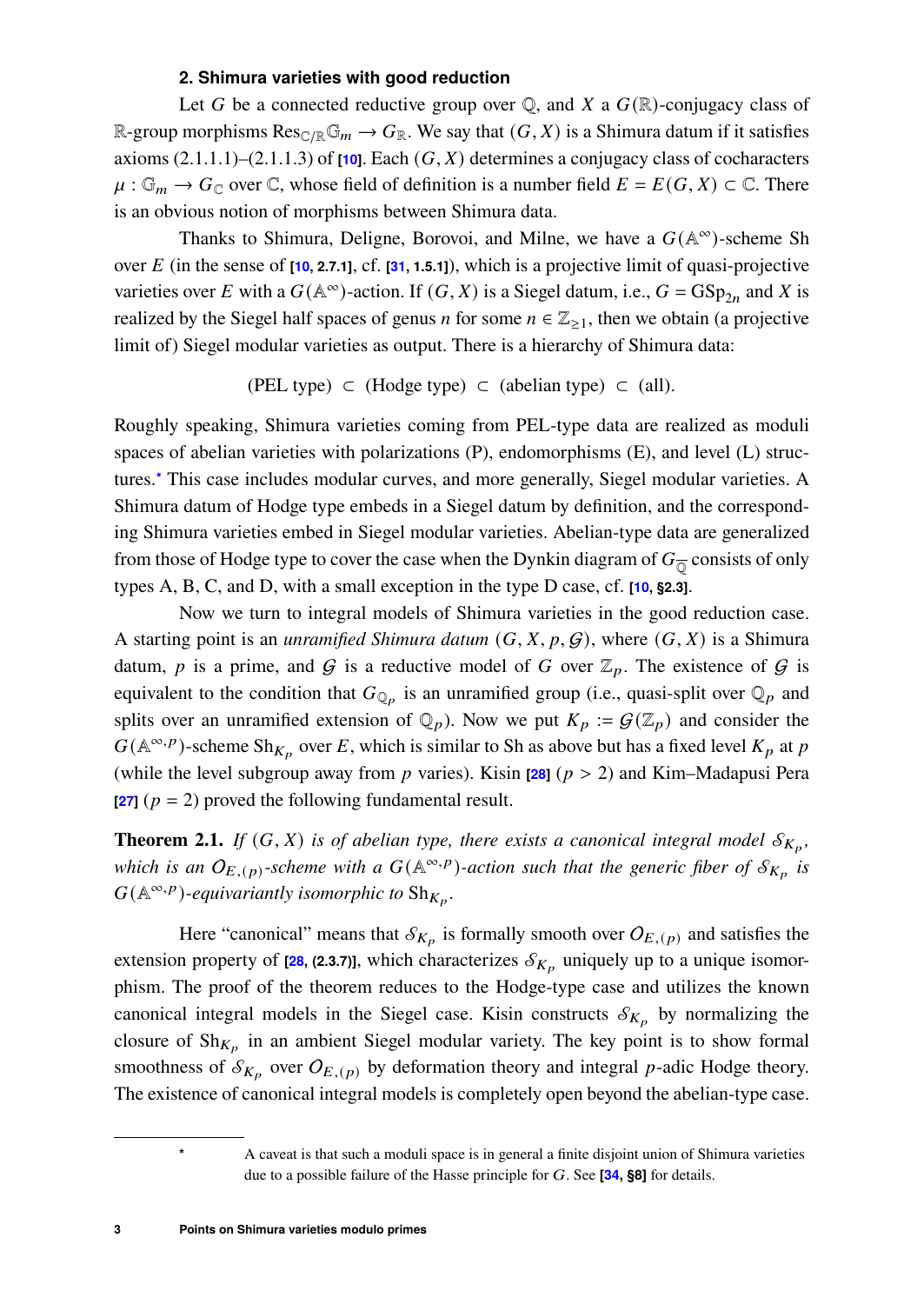## **3. The Langlands–Rapoport conjecture**

<span id="page-3-0"></span>Given an unramified Shimura datum, the Langlands–Rapoport (LR) conjecture consists of two parts: (i) the existence of canonical integral models and (ii) a group-theoretic description of  $\overline{\mathbb{F}}_p$ -points of such integral models. We already addressed (i) in [§2,](#page-2-0) which is a prerequisite for discussing (ii) in this section. There is an instructive analogy between (ii) and a description of  $\mathbb{C}$ -points **[\[48,](#page-20-0) §16]**. See [§6.1](#page-11-1) below for the case of bad reduction.

#### <span id="page-3-1"></span>**3.1. Galois gerbs**

Let k be a perfect field with an algebraic closure  $\overline{k}$ . A *Galois gerb* over k consists of a pair  $(G, \mathfrak{G})$ , where G is a connected linear algebraic group over  $\bar{k}$ , and  $\mathfrak{G}$  is a topological group extension (with discrete topology on  $G(\overline{k})$  and profinite topology on  $Gal(\overline{k}/k))$ 

(3.1) 
$$
1 \to G(\overline{k}) \xrightarrow{i} \mathfrak{G} \xrightarrow{\pi} \text{Gal}(\overline{k}/k) \to 1,
$$

such that (i) for every  $g \in \mathfrak{G}$ , the conjugation by g on  $G(\overline{k})$  is induced by a  $\overline{k}$ -group isomorphism  $\pi(g)^*G \stackrel{\sim}{\to} G$ , and (ii) there exists a finite extension  $K/k$  in  $\overline{k}$  such that  $\pi$  admits a continuous section over Gal( $\overline{k}/K$ ). If G is a torus, then (ii) determines a model of G over k. We often refer to  $(G, \mathfrak{G})$  as  $\mathfrak{G}$  and write  $\mathfrak{G}^{\Delta}$  for  $G$ .

There is a natural notion of morphisms between Galois gerbs over  $k$ . Passing to projecive limits, we define pro-Galois gerbs  $(G, \mathfrak{G})$  over k, which still fit in [\(3.1\)](#page-3-1) but with G a pro-algebraic group over  $\bar{k}$ . When 6 is a (pro-)Galois gerb over Q, we can localize it at each place v of  $\mathbb Q$  to obtain a (pro-)Galois gerb over  $\mathbb Q_v$ , to be denoted by  $\mathfrak G(v)$ .

The most basic example is the neutral Galois gerb  $\mathfrak{G}_G$  which arises when G is already defined over k. By definition,  $\mathfrak{G}_G := G(\overline{k}) \rtimes \text{Gal}(\overline{k}/k)$  as a semi-direct product with the natural action of Gal( $\overline{k}/k$ ) on  $G(k)$ .

We introduce a (pro-)Galois gerb  $\mathfrak{G}_v$  over  $\mathbb{Q}_v$  at each  $v$ . Take  $\mathfrak{G}_\infty$  to be the real Weil group (in particular  $\mathfrak{G}_{\infty}^{\Delta} = \mathbb{G}_{m,\mathbb{C}}$ ); the definition of  $\mathfrak{G}_p$  is involved but intended to encode isocrystals. For  $v \neq p$ ,  $\infty$ , put  $\mathfrak{G}_v := \text{Gal}(\overline{\mathbb{Q}}_v/\mathbb{Q}_v)$ , namely the trivial neutral Galois gerb.

Central to the LR conjecture is a quasi-motivic pro-Galois gerb  $\Omega$  over  $\mathbb Q$  whose algebraic part  $\mathfrak{Q}^{\Delta}$  is a pro-torus. The gerb  $\mathfrak Q$  comes equipped with morphisms  $\zeta_v : \mathfrak{G}_v \to$  $\mathfrak{Q}(v)$ , and the datum  $(\mathfrak{Q}, \{ \zeta_v \})$  is uniquely characterized up to a suitable equivalence. A quasi-motivic gerb (more precisely, its quotient called a pseudo-motivic gerb) is devised as a substitute for the Galois gerb which should arise via Tannaka duality from the category of motives over  $\bar{\mathbb{F}}_p$ . The morphisms  $\zeta_v$  should come from the fiber functors over  $\mathbb{Q}_v$  on the latter category coming from cohomology and polarization structures. See Langlands– Rapoport **[\[41,](#page-20-1) §§3–4]** (complemented by **[\[56,](#page-20-2) §8]**) and **[\[58,](#page-21-0) B2.7, B2.8]** for further information.

For each torus T over Q and each cocharacter  $\mu : \mathbb{G}_m \to T$  (defined over a finite extension of  $\mathbb{Q}$ ), there is a recipe ( $[29, (3.1.10)]$  $[29, (3.1.10)]$ ) to define a morphism

<span id="page-3-2"></span>
$$
\Psi_{T,\mu} : \mathfrak{Q} \to \mathfrak{G}_T.
$$

As a special case, if  $(T, h)$  is a toral Shimura datum, then we obtain  $\Psi_{T, \mu_h}$  with  $\mu_h : \mathbb{G}_m \to T$ coming from h. In terms of the heuristics for  $\mathfrak{Q}$ , the construction of  $\Psi_{T,\mu_h}$  mirrors the operation of taking the mod  $p$  fiber of a CM abelian variety in characteristic 0.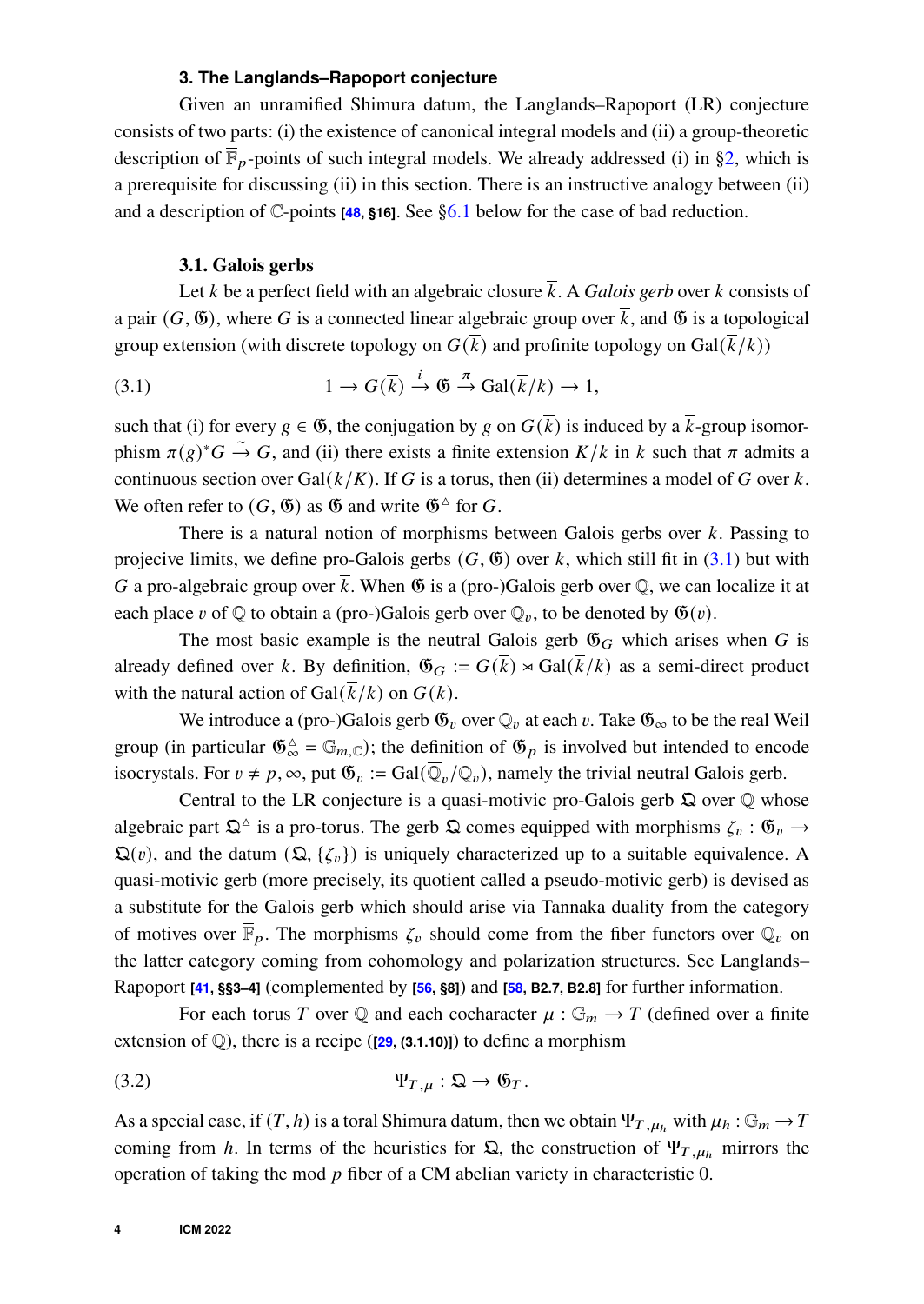## <span id="page-4-1"></span>**3.2. Versions of the LR conjecture**

Let  $(G, X, p, G)$  be an unramified Shimura datum. Write p for the prime of E over p, determined by the field embeddings in [§1,](#page-1-0) with residue field  $k(p)$ . A canonical integral model  $\mathcal{S}_{K_p}$  over  $O_{E_p}$  is available in the abelian-type case (Theorem [2.1\)](#page-2-2) or conjectured to exist in general. For the moment, we assume  $(G, X)$  to be of Hodge type. Then we can take the partition

(3.3) 
$$
\mathcal{S}_{K_p}(\overline{\mathbb{F}}_p) = \coprod_{\mathcal{I} \in \mathbb{I}} S(\mathcal{I})
$$

according to the set I of isogeny classes, and then parametrize the set  $S(I)$  consisting of points in each isogeny class  $I$  relative to a "base point" of choice in  $I$ . This was obtained by Kisin  $[29, 81.4]$  $[29, 81.4]$ , where a subtlety in the notion of  $p$ -power isogenies was handled by a result on the connected components of affine Deligne–Lusztig varieties **[\[9\]](#page-18-1)**. Each  $S(I)$  is  $\Phi^{\mathbb{Z}} \times G(\mathbb{A}^{\infty, p})$ -stable, where  $\Phi$  acts as the geometric Frobenius over  $k(\mathfrak{p})$ , and

<span id="page-4-0"></span>(3.4) 
$$
S(\mathcal{I}) \cong \lim_{\substack{K^p \subset G(\mathbb{A}^{\infty,p})}} I_{\mathcal{I}}(\mathbb{Q}) \setminus ((X_p(\mathcal{I}) \times X^p(\mathcal{I})/K^p),
$$

as a right  $\Phi^{\mathbb{Z}} \times G(\mathbb{A}^{\infty,p})$ -set, where  $X_p(I)$  and  $X^p(I)$  account for p-power and prime-to-p isogenies (from a base point). The quotient by  $I_I(\mathbb{Q})$  takes care of redundant counting up to self-isogenies. Since  $(G, X)$  is of Hodge type, [\(3.4\)](#page-4-0) simplifies as  $I_I(\mathbb{Q})\setminus (X_P(I) \times X^P(I)).$ 

We return to general unramified Shimura data. Following **[\[29,](#page-19-4) (3.3.6)]**, one defines *admissible morphisms* as morphisms  $\phi : \mathfrak{Q} \to \mathfrak{G}_G$  satisfying certain conditions to ensure that  $\phi$  contributes to  $\mathcal{S}_{K_p}(\overline{\mathbb{F}}_p)$ . In analogy with isogeny classes above,  $\phi$  gives rise to a right  $G(\mathbb{A}^{\infty,p})$ -torsor  $X^p(\phi)$  and a non-empty affine Deligne–Lusztig variety  $X_p(\phi)$  with a  $\Phi^{\mathbb{Z}}$ -action, where  $\Phi$  is the Frobenius operator. Write  $I_{\phi}$  for the Q-group of automorphisms of  $\phi$ . Then  $I_{\phi}(\mathbb{A}^{\infty})$  naturally acts on  $X_p(\phi) \times X^p(\phi)$ . (This is analogous to the self-isogeny of an abelian variety over  $\bar{\mathbb{F}}_p$  acting on its étale cohomology away from p and crystalline cohomology at p.) Now let  $I_{\phi}^{\text{ad}}$  denote the Q-group of inner automorphisms of  $I_{\phi}$ . Each  $\tau \in I_{\phi}^{\text{ad}}(\mathbb{A}^{\infty})$  can be used to twist the natural action of  $I(\mathbb{Q})$  on  $X_p(\phi) \times X^p(\phi)$ :

<span id="page-4-2"></span>
$$
I(\mathbb{Q}) \subset I(\mathbb{A}^{\infty}) \stackrel{\tau}{\to} I(\mathbb{A}^{\infty}) \cap X_p(\phi) \times X^p(\phi).
$$

Taking the left quotient by this action (denoted  $\chi_{\tau}$  below), we define a  $\Phi^{\mathbb{Z}} \times G(\mathbb{A}^{\infty, p})$ -set

(3.5) 
$$
S_{\tau}(\phi) := \lim_{\substack{K^p \subset G(\mathbb{A}^{\infty, p})}} I_{\phi}(\mathbb{Q}) \setminus \tau(X_p(\phi) \times X^p(\phi) / K^p).
$$

We just write  $S(\phi)$  if  $\tau$  is trivial. The isomorphism class of  $S_{\tau}(\phi)$  depends only on  $[\tau] \in \mathcal{H}(\phi) := I_{\phi}^{\text{ad}}(\mathbb{Q}) \setminus I_{\phi}^{\text{ad}}(\mathbb{A}^{\infty}) / I_{\phi}(\mathbb{A}^{\infty})$  represented by  $\tau$ . (The right quotient is taken with respect to the multiplication through the natural map  $I_{\phi} \to I_{\phi}^{\text{ad}}$ .) If  $\phi$ ,  $\phi'$  are  $G(\overline{\mathbb{Q}})$ conjugate, then  $S_{\tau}(\phi) \cong S_{\tau}(\phi')$  and canonically  $\mathcal{H}(\phi) \cong \mathcal{H}(\phi')$ . Denoting by J the set of  $G(\overline{\mathbb{Q}})$ -conjugacy classes of admissible morphisms, we write  $\mathcal{H}(\mathcal{J})$  and  $S_{\tau}(\mathcal{J})$  respectively for  $\mathcal{H}(\phi)$  and  $S_{\tau}(\phi)$ , when  $\mathcal J$  is the  $G(\overline{\mathbb Q})$ -conjugacy class of  $\phi$ .

It is convenient to name a "rationality" condition on the adèlic element  $\tau \in I_{\phi}^{\text{ad}}(\mathbb{A}^{\infty})$ that is technical but useful. For each maximal torus T of  $I_{\phi}$  over Q, we have the maps

$$
I_{\phi}^{\mathrm{ad}}(\mathbb{A}^{\infty}) \xrightarrow{\partial} H^{1}(\mathbb{A}^{\infty}, Z_{I_{\phi}}) \to H^{1}(\mathbb{A}^{\infty}, T),
$$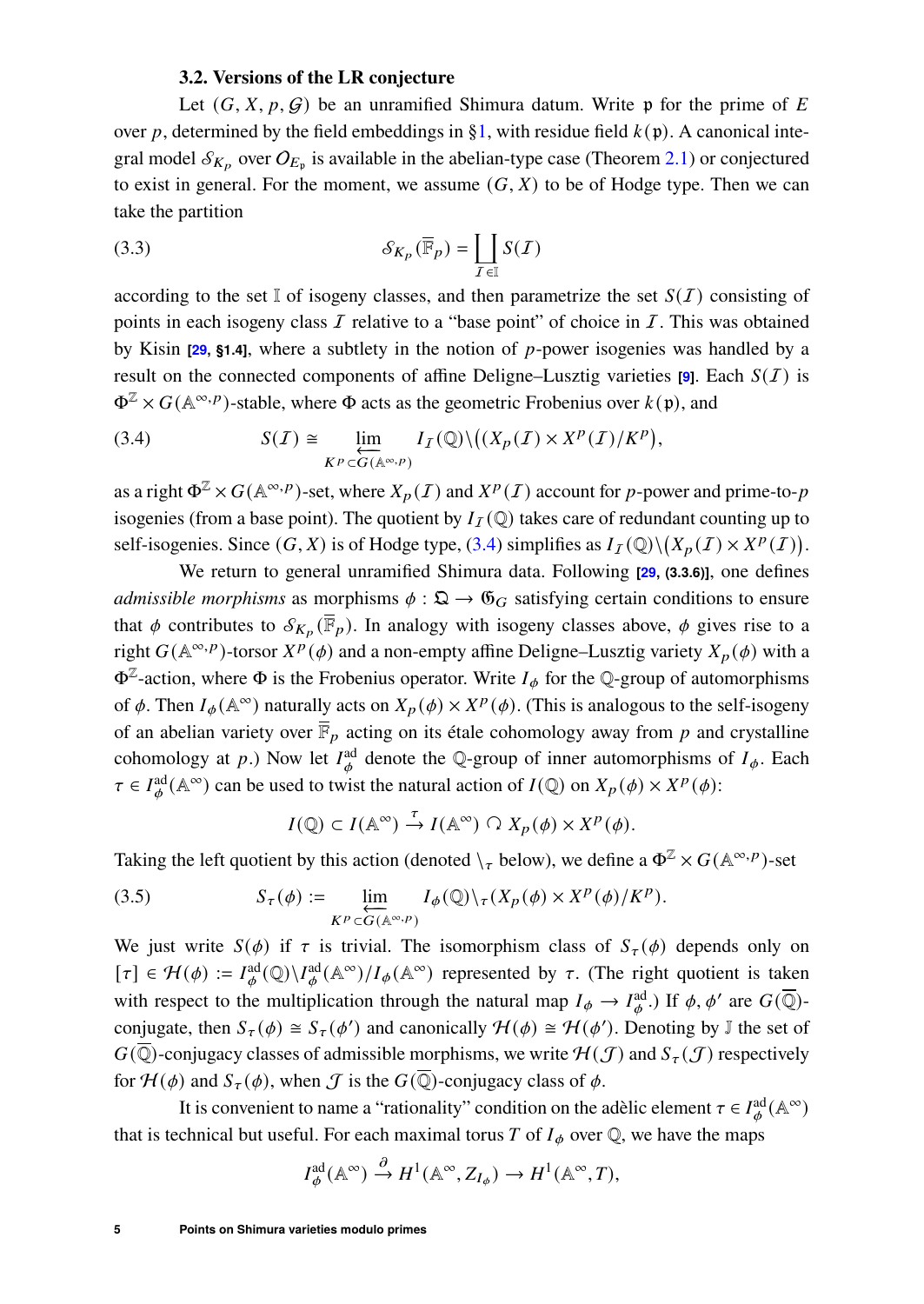where  $\partial$  is the connecting homomorphism, and the second map is induced by  $Z_{I_{\phi}} \subset T$ . We say that  $\tau$  is *tori-rational* if the image of  $\tau$  in  $H^1(\mathbb{A}^\infty, T)$  lies in the subset of the image of  $H^1(\mathbb{Q}, T) \to H^1(\mathbb{A}^\infty, T)$  which maps trivially into the abelianized cohomology of G, for every T. This condition depends only on  $[\tau] \in \mathcal{H}(\phi)$ .

We are ready to state versions of the LR conjecture in increasing order of strength. (To be precise, the conjecture requires extra compatibility conditions on  $\tau(\mathcal{J})$  under cohomological twistings of  $\mathcal{J}$  in (LR<sub>1</sub>) and (LR<sub>0</sub>), but we avoid mentioning them explicitly in this exposition. See **[\[31,](#page-19-0) §§2.6–2.7]**, where these conditions correspond to  $\tau \in \Gamma(\mathcal{H})_1$  and  $\tau \in \Gamma(\mathcal{H})_0$ , respectively. With this correction, the Langlands–Rapoport- $\tau$  conjecture therein is exactly  $(LR_0)$  below.)

<span id="page-5-1"></span>**Conjecture 3.1.** The following assertions hold true.

(LR<sub>1</sub>) There exists a  $\Phi^{\mathbb{Z}} \times G(\mathbb{A}^{\infty, p})$ -equivariant bijection

$$
\mathcal{S}_{K_p}(\overline{\mathbb{F}}_p) \cong \coprod_{\mathcal{J} \in \mathbb{J}} S_{\tau(\mathcal{J})}(\mathcal{J}),
$$

for some family of elements  $\{\tau(\mathcal{J}) \in \mathcal{H}(\mathcal{J})\}_{\mathcal{J} \in \mathbb{J}}$ .

(LR<sub>0</sub>) The conclusion of (LR<sub>1</sub>) holds with  $\tau(\mathcal{J})$  tori-rational for every  $\mathcal{J} \in \mathbb{J}$ .

(LR) The conclusion of (LR<sub>1</sub>) holds with  $\tau(\mathcal{J})$  trivial for every  $\mathcal{J} \in \mathbb{J}$ .

Statement (LR) is nothing but the original LR conjecture. In the Hodge-type case (to which the abelian-type case can be reduced in practice), a natural approach in view of  $(3.3)$  is to establish a bijection  $\mathcal{I} \in \mathbb{I} \leftrightarrow \mathcal{J} \in \mathbb{J}$  such that there exists a  $\Phi^{\mathbb{Z}} \times G(\mathbb{A}^{\infty, p})$ -equivariant bijection  $S(\mathcal{I}) \cong S_{\tau(\mathcal{I})}(\mathcal{J})$  with constraints on  $\tau(\mathcal{J})$  as in the conjecture.

It is known (**[\[47\]](#page-20-3)**, cf. **[\[42\]](#page-20-4)**) that (LR) implies [\(3.7\)](#page-6-0) below, which is the gateway to applications, but (LR) remains to be completely open even for Siegel modular varieties (of genus≥ 2). Milne proved that the original LR conjecture follows from the Hodge conjecture for CM abelian varieties (see **[\[46,](#page-20-5) p.4]** and the references therein), but the latter conjecture is also wide open.

On a positive note, Kisin  $[29]$  made a major breakthrough to prove  $(LR_1)$  for all unramified Shimura data  $(G, X, p, G)$  of abelian type. Unfortunately (LR<sub>1</sub>) by itself is not strong enough for the next steps. This motivated us to formulate and prove the strengthening  $(LR_0)$  in **[\[31\]](#page-19-0)**, which suffices for the trace formula ([§3.3\)](#page-6-1) and applications ([§4\)](#page-7-0) below.

<span id="page-5-0"></span>**Theorem 3.2.** For every unramified Shimura datum  $(G, X, p, G)$  of abelian type, Conjec*ture* (LR<sub>0</sub>) *holds true.* 

Let us sketch some ideas of proof when  $(G, X)$  is of Hodge type. The reduction to this case is nontrivial and convoluted, cf. **[\[31,](#page-19-0) §6]**. Already in **[\[29\]](#page-19-4)**, Kisin proved a refinement of  $(LR_1)$  in order to propagate  $(LR_1)$  through Deligne's formalism of connected Shimura varieties. With that said, we focus on the Hodge-type setting for simplicity.

The proof consists of two parts: (i) construct a bijection  $\mathcal{I} \in \mathbb{I} \leftrightarrow \mathcal{J} \in \mathbb{J}$  and (ii) show that  $S(\mathcal{I}) \cong S_{\tau(\mathcal{I})}(\mathcal{J})$  with some control over  $\tau(\mathcal{J})$ . A crucial idea is to use special point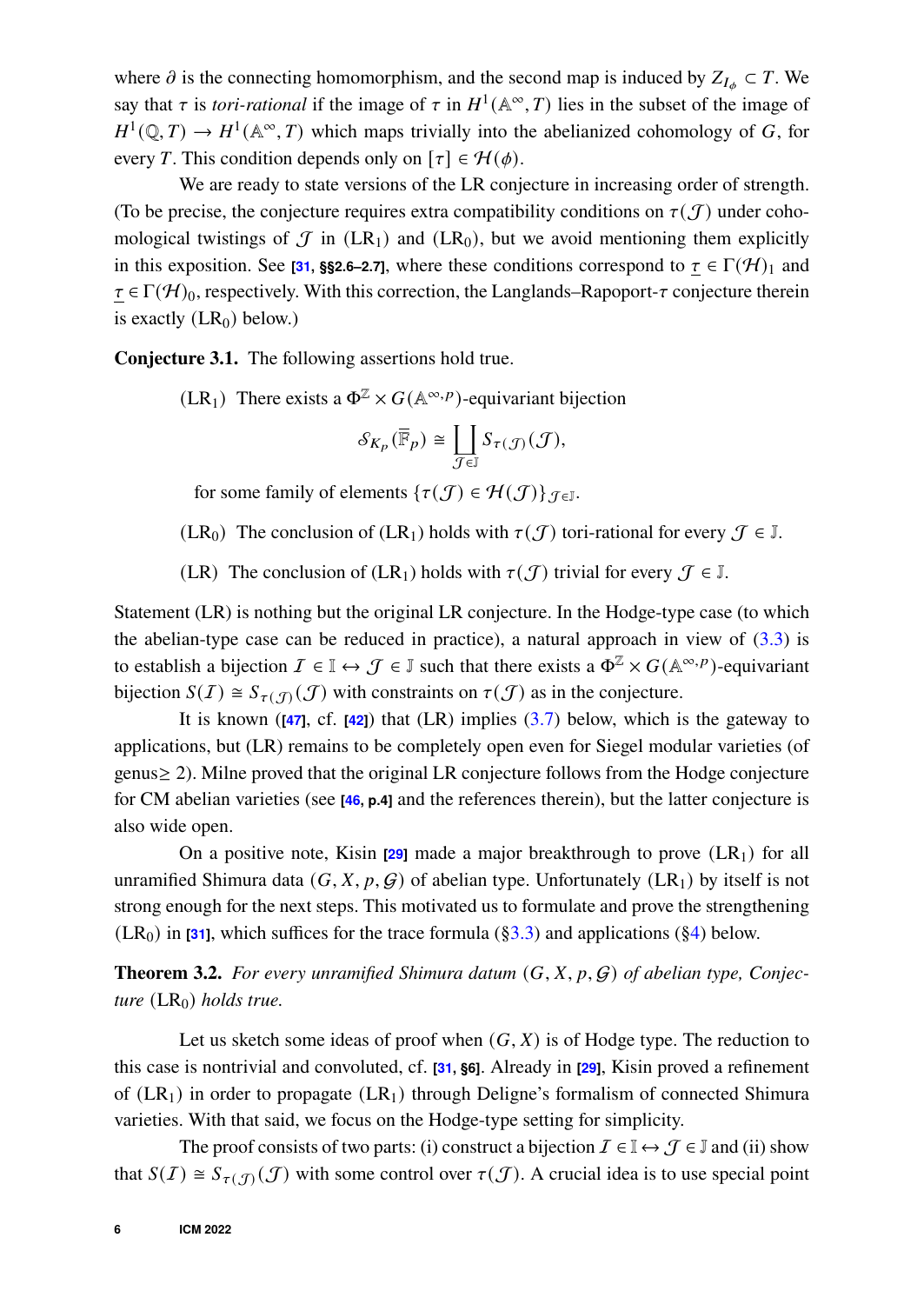data, namely toral Shimura data  $(T, h_T)$  with embeddings into  $(G, X)$ , to probe both sides of the bijection. Such data can be mapped into  $\mathbb{I}$  by taking mod p of the corresponding special points on  $\text{Sh}_{K_p}$ , and to J by composing [\(3.2\)](#page-3-2) with the induced embedding  $\mathfrak{G}_T \hookrightarrow \mathfrak{G}_G$ . The map to I is onto by Kisin **[\[29\]](#page-19-4)**, generalizing Honda's result on CM lifting of an abelian variety over  $\overline{\mathbb{F}}_p$  up to isogeny. The surjectivity onto J is due to Langlands–Rapoport [\[41\]](#page-20-1).



From each of I and J, Kisin **[\[29\]](#page-19-4)** constructed Kottwitz triples consisting of certain conjugacy classes on  $G$  up to an equivalence, and showed that the outer diagram above commutes. This determines a bijection  $\mathbb{I} \cong \mathbb{J}$  up to a finite ambiguity since the maps to Kottwitz triples have finite fibers. However,  $S(\mathcal{I})$  and  $S(\mathcal{J})$  need not be isomorphic through this bijection, since Kottwitz triples forget part of their structures. The possible deviation is recorded by  $\tau(\mathcal{J})$ , which is a priori under little control. This is still enough for deducing  $(LR_1)$ .

To prove  $(LR_0)$ , various refinements and improvements are made on both (i) and (ii) of the argument. Since Shimura varieties from toral Shimura data have canonical base points, a special point datum not only determines  $\mathcal{I} \in \mathbb{I}$  but also a distinguished point on  $S(I)$ . Similarly, we have a base point on  $S(J)$  as well if J comes from the same special point datum. The two points on  $S(I)$  and  $S(J)$  are difficult to relate, but they are shown to be compatible on the level of the maximal abelian quotient  $G^{ab}$ , based on integral p-adic Hodge theory of crystalline lattices in  $G$ -valued Galois representations, among other things. (A relevant technical issue is that the  $\mathbb{Q}_p$ -embedding  $T \hookrightarrow G$  does not extend to a  $\mathbb{Z}_p$ -map from the Néron model of T to G over  $\mathbb{Z}_p$ , but this is fine if  $G$ , G are replaced with  $G^{ab}$ ,  $G^{ab}$ .) Further arguments (sketched in  $[31, 80.5]$  $[31, 80.5]$ ) amplify this compatibility to  $(LR_0)$ .

## **3.3. From the LR conjecture to a stabilized trace formula**

<span id="page-6-1"></span>Here we return to a general unramified Shimura datum  $(G, X, p, G)$  (possibly not of abelian type). Set  $r \in \mathbb{Z}$  to be the inertia degree of p over p. As indicated above, (LR<sub>0</sub>) is designed as a substitute for (LR) to imply the following formula predicted by **[\[32,](#page-19-5)[41\]](#page-20-1)**. The implication is shown in **[\[31,](#page-19-0) §3]** (refer to the latter for undefined notation):

<span id="page-6-0"></span>(3.7) tr 𝑓 <sup>∞</sup>, 𝑝 × Φ 𝑗 𝔭 | [𝐻<sup>𝑐</sup> (Sh𝐾<sup>𝑝</sup> , Q<sup>𝑙</sup> )] = Õ 𝔠 𝑐(𝔠)𝑂𝛾(𝔠) ( 𝑓 <sup>∞</sup>, 𝑝)𝑇𝑂𝛿(𝔠) (<sup>𝜙</sup> ( 𝑗) ), 𝑗 1.

Here  $\phi^{(j)}$  is an explicit function in the unramified Hecke algebra of  $G(\mathbb{Q}_{p^j})$  (with respect to  $\mathcal{G}(\mathbb{Z}_{p^{j}})$ , and the sum runs over certain group-theoretic data c (called Kottwitz parameters) fibered over the set of stable conjugacy classes in  $G(\mathbb{Q})$  which are elliptic in  $G(\mathbb{R})$ . Here c determines an explicit constant  $c(\mathfrak{c}) \in \mathbb{Q}$ ,  $\gamma(\mathfrak{c}) \in G(\mathbb{A}^{\infty,p})$  up to conjugacy, and  $\delta(\mathfrak{c}) \in$  $G(\mathbb{Q}_{p^{j}})$  up to  $\sigma$ -conjugacy. In particular the orbital integral  $O_{\gamma(\mathfrak{c})}(f^{\infty,p})$  on  $G(\mathbb{A}^{\infty,p})$  and the  $\sigma$ -twisted orbital integral  $TO_{\delta(t)}(\phi^{(j)})$  on  $G(\mathbb{Q}_{p^{jr}})$  are well defined. Stabilizing the right hand side, we arrive at the following, which is a rough version of **[\[31,](#page-19-0) Thm. 9.3.9]**.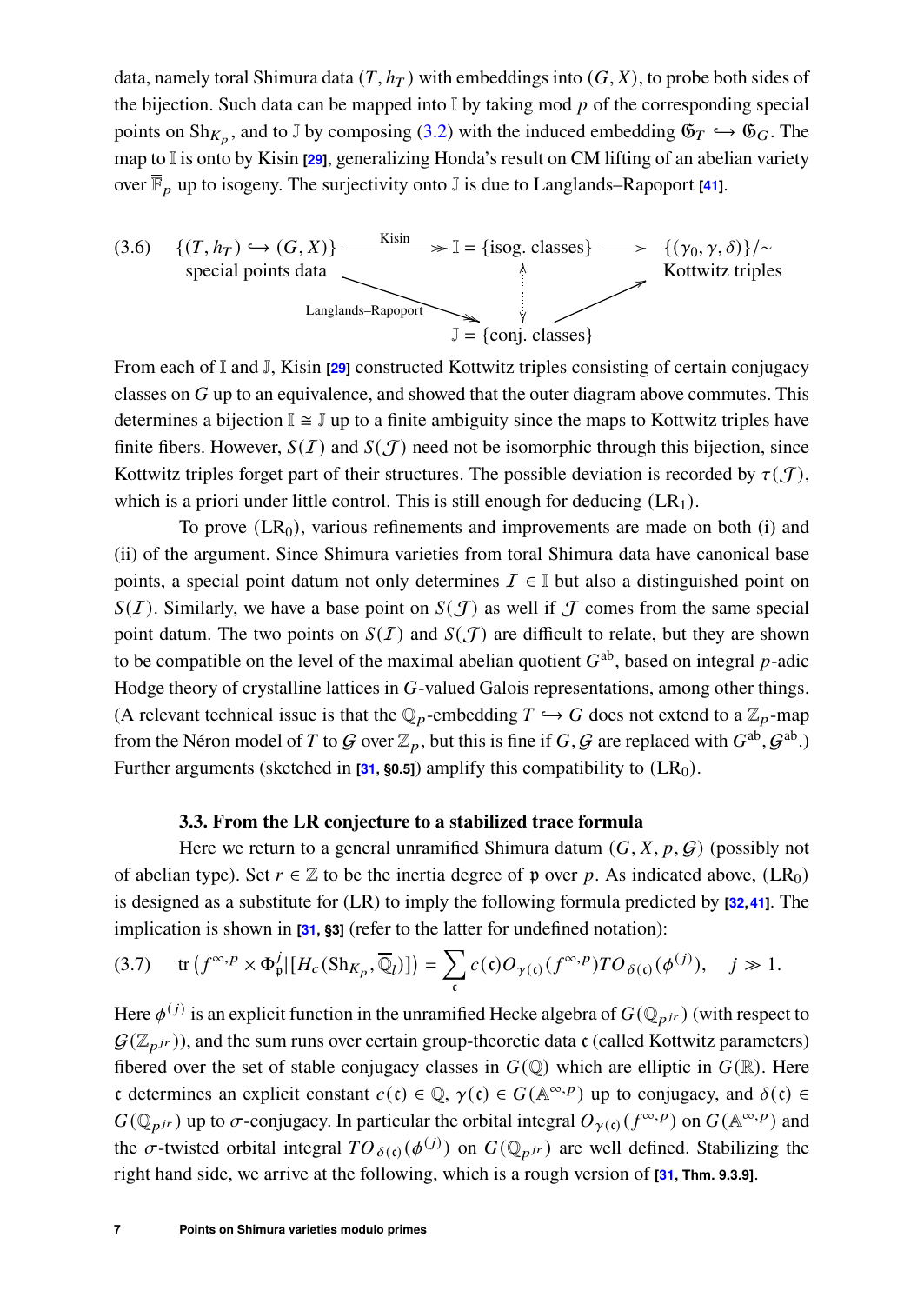<span id="page-7-1"></span>**Theorem 3.3.** Assume that  $(LR_0)$  is true. For every  $f^{\infty,p} \in \mathcal{H}(G(\mathbb{A}^{\infty,p}))$ , there exists a *constant*  $j_0$  *such that for every*  $j \geq j_0$ *, a formula of the following form holds:* 

<span id="page-7-2"></span>(3.8) 
$$
\operatorname{tr} (f^{\infty, p} \times \Phi^j | [H_c(\operatorname{Sh}_{K_p}, \overline{\mathbb{Q}}_l)] ) = \sum_{\mathfrak{e} \in \mathcal{E}_{\text{ell}}(G)} ST_{\text{ell}}^{\mathfrak{e}}(f^{\mathfrak{e}, \infty, p} f_p^{\mathfrak{e}, (j)} f_{\infty}^{\mathfrak{e}}),
$$

where  $\mathcal{E}_{\text{ell}}(G)$  is the set of elliptic endoscopic data for  $G$  up to isomorphism, and  $ST_{\text{ell}}^{\mathfrak{e}}$  is the *stable elliptic distribution associated with the endoscopic datum e.* 

In light of Theorem [3.2,](#page-5-0) the conclusion of the theorem is unconditionally true for  $(G, X)$  of abelian type. We can easily allow a non-constant coefficient as done in  $[31]$ .

The proof of  $(3.7)$  from  $(LR_0)$  is mostly close to the deduction from  $(LR)$  (cf. **[\[47\]](#page-20-3)**), and starts from the fixed-point formula for (non-proper) varieties over finite fields due to Fujiwara and Varshavsky  $\overline{13}$ ,  $\overline{701}$ ; this explains the condition on *i*. To compute the cohomology of the generic fiber via that of the special fiber, we apply Lan–Stroh's result **[\[39\]](#page-19-6)**. Tori-rationality in  $(LR_0)$  is the main point to ensure that the fixed-point counting is not affected by the presence of  $\tau(\mathcal{J})$  even if  $\tau(\mathcal{J})$  is nontrivial. The stabilization from [\(3.7\)](#page-6-0) to Theorem [3.3](#page-7-1) follows the argument in **[\[32\]](#page-19-5)** with small improvements to work without technical hypotheses. We note that  $f^{\mathfrak{e}, \infty, p}$  is the Langlands–Shelstad transfer of  $f^{\infty, p}$  whereas  $f_p^{\mathfrak{e},(j)}$  and  $f_\infty^{\mathfrak{e}}$  are constructed differently. As usual in endoscopy, auxiliary *z*-extensions are chosen if the derived subgroup of G is not simply connected, and the right hand side of  $(3.8)$ should be interpreted appropriately.

<span id="page-7-4"></span>**Remark 3.4.** Sometimes it is possible to obtain [\(3.8\)](#page-7-2) bypassing any version of the LR conjecture. When  $(G, X)$  is of PEL type A or C, this is done by Kottwitz [\[34\]](#page-19-3); for Hodgetype data, this is work of Lee **[\[42\]](#page-20-4)**. It is unclear how their methods interact with connected components of Shimura varieties, so their results do not easily extend to the abelian-type setup. In contrast, the formalism of the LR conjecture is well suited to such extensions.

**Remark 3.5.** If the adjoint quotient  $G/Z_G$  is isotropic over  $\mathbb{Q}$ , or equivalently if Sh is not proper over  $E$  (at each fixed level), it is desirable to prove the analogue of  $(3.8)$  for the intersection cohomology of the Satake–Baily–Borel compactification; see **[\[51,](#page-20-6) §§4–5]** for what new problems need to be solved. This has been carried out for certain unitary and orthogonal Shimura varieties as well as Siegel modular varieties in **[\[50,](#page-20-7)[52,](#page-20-8)[73\]](#page-21-2)**.

#### **4. Applications**

#### **4.1. The Hasse–Weil zeta functions and** ℓ**-adic cohomology**

<span id="page-7-3"></span><span id="page-7-0"></span>As pioneered by Eichler, Shimura, Deligne, Kuga, Sato, and Ihara, a central problem on Shimura varieties is to compute their  $\zeta$ -functions and  $\ell$ -adic cohomology. The goals are (i) to express the  $\zeta$ -function as a quotient of products of automorphic L-functions (thereby deduce a meromorphic continuation and a functional equation when the  $L$ -functions are sufficiently understood), cf. **[\[6,](#page-18-3) Conj. 5.2]**, and (ii) to decompose the  $\ell$ -adic cohomology according to automorphic representations and identify the Galois action on each piece. To this end, Langlands and Kottwitz developed a robust method in a series of papers in the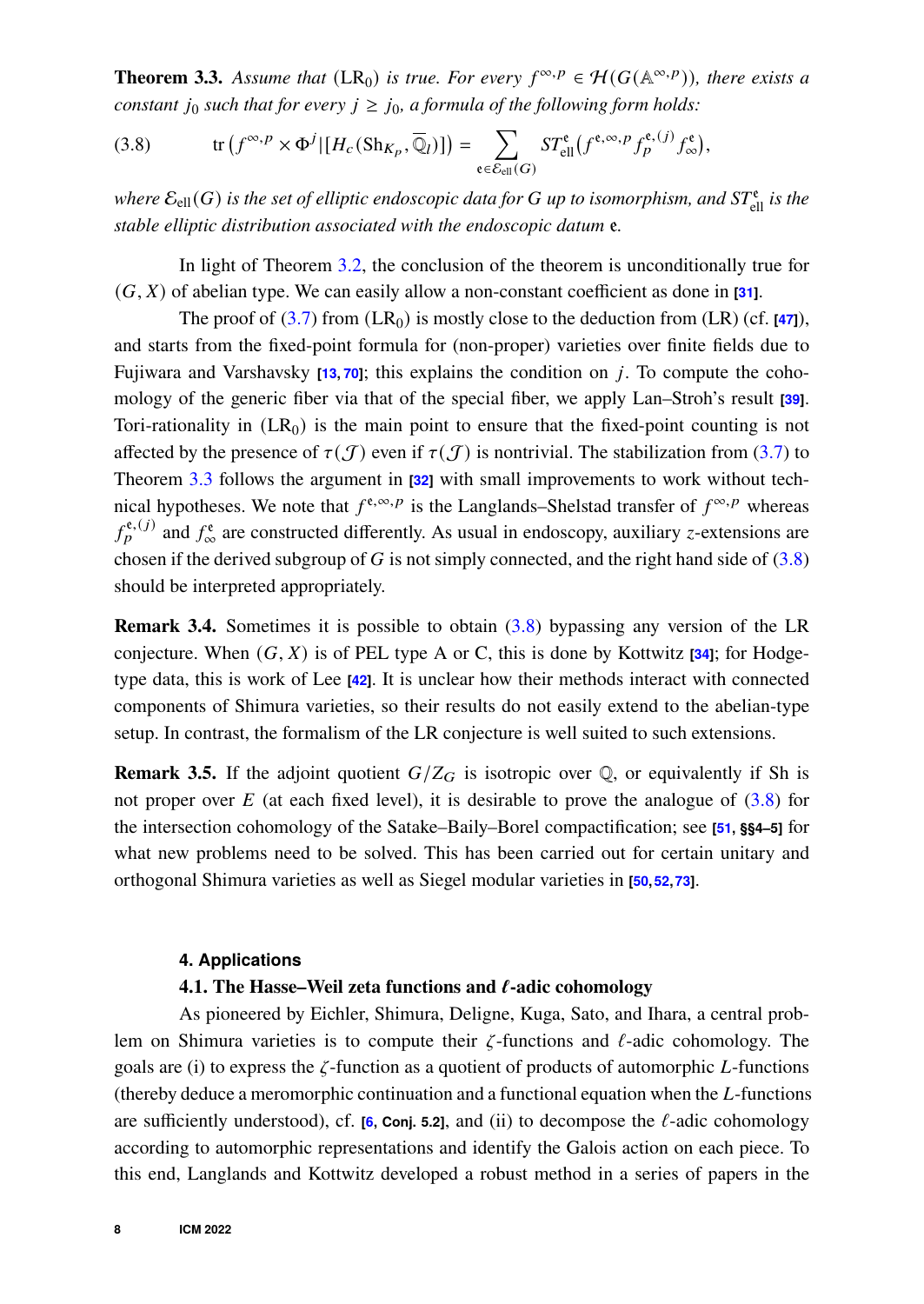1970–80s (from **[\[40\]](#page-20-9)** to **[\[32\]](#page-19-5)**). At the heart is a comparison between the Arthur–Selberg trace formula and a conjectural trace formula for the Hecke-Frobenius action on the cohomology at good primes  $p$ , where the latter should come from a fixed-point formula for the special fiber of Shimura varieties modulo  $p$ .

When  $G/Z_G$  is anisotropic over  $\mathbb{Q}$  (equivalently when Sh is an inverse limit of projective varieties), Theorem [3.3](#page-7-1) should be sufficient for the goals (i) and (ii) (up to semisimplifying the Galois action), by following the outline in **[\[32,](#page-19-5) §§8–10]**. We say "should" for two reasons. Firstly, we do not have enough knowledge of automorphic representations in general (e.g., endoscopic classification, cf. **[\[32,](#page-19-5) §8]**). Thus complete details have not been worked out apart from low-rank examples, some special cases such as **[\[33\]](#page-19-7)**, or under simplifying hypotheses. Secondly, we typically need a positive answer to the following problem to proceed.<sup>[\\*](#page-8-0)</sup> The reason is that  $ST^e$  should admit a relatively clean spectral expansion in terms of the discrete automorphic spectrum of endoscopic groups for  $G$ , but the spectral interpretation of  $ST_{\text{ell}}^{\text{e}}$  is expected to be quite complicated.

<span id="page-8-2"></span>**Problem 4.1.** Assume that  $G/Z_G$  is Q-anisotropic. In [\(3.8\)](#page-7-2), prove that

$$
ST^{\mathfrak{e}}_{\text{ell}}(f^{\mathfrak{e},\infty,p}f^{\mathfrak{e},(j)}_p f^{\mathfrak{e}}_\infty) = ST^{\mathfrak{e}}(f^{\mathfrak{e},\infty,p}f^{\mathfrak{e},(j)}_p f^{\mathfrak{e}}_\infty), \qquad \forall \mathfrak{e} \in \mathcal{E}_{\text{ell}}(G),
$$

where  $ST^e$  stands for the stable distribution as defined in  $[52, §5.4]$  $[52, §5.4]$ .

Although this problem is open, there are quite a few examples where it is known either by the nature of  $G$  or under a simplifying hypothesis on the test function. This provides a starting point for the Langlands correspondence ([§4.2](#page-9-0) below).

Now we remove the assumption on  $G/Z_G$ . In fact, the argument outlined in **[\[32,](#page-19-5) §§8–10]** is given in this generality, conditional on an affirmative answer to the following.

<span id="page-8-3"></span>**Problem 4.2.** Prove a formula of the form

<span id="page-8-1"></span>(4.1) 
$$
\text{tr}\left(f^{\infty,p}\times\Phi^j|[IH(\overline{\text{Sh}},\overline{\mathbb{Q}}_l)]\right)=\sum_{e\in\mathcal{E}_{\text{ell}}(G)}ST^e\big(f^{e,\infty,p}f_p^{e,(j)}f^e_{\infty}\big),
$$

where  $IH(\overline{Sh}, \overline{Q}_l)$  is the intersection cohomology of the Satake–Baily–Borel compactification of Sh (see **[\[51,](#page-20-6) 3.4–3.5]** for instance).

To obtain [\(4.1\)](#page-8-1) from Theorem [3.3,](#page-7-1) one has to match the non-elliptic terms in  $ST^e$ with the contribution to  $[IH(\overline{Sh}, \overline{Q}_l)]$  from the boundaries. As a special case, if  $G/Z_G$  is Q-anisotropic, then  $IH^i(\overline{Sh},\overline{Q}_l)=H^i_c(Sh,\overline{Q}_l)$  for each  $i\geq 0$ , and the identity of Problem [4.1](#page-8-2) should hold since there are no boundaries. In this sense, Problem [\(4.1\)](#page-8-1) generalizes Problem [4.1.](#page-8-2) Problem [4.2](#page-8-3) has been solved for Siegel modular varieties and certain unitary/orthogonal Shimura varieties by Morel and Zhu **[\[50,](#page-20-7)[52,](#page-20-8)[73\]](#page-21-2)**.

<span id="page-8-0"></span>A shortcut getting around Problem  $4.1$  is possible when G has "no endoscopy", e.g., if G is a form of GL<sup>2</sup> or a certain unitary similitude group as in **[\[33\]](#page-19-7)**.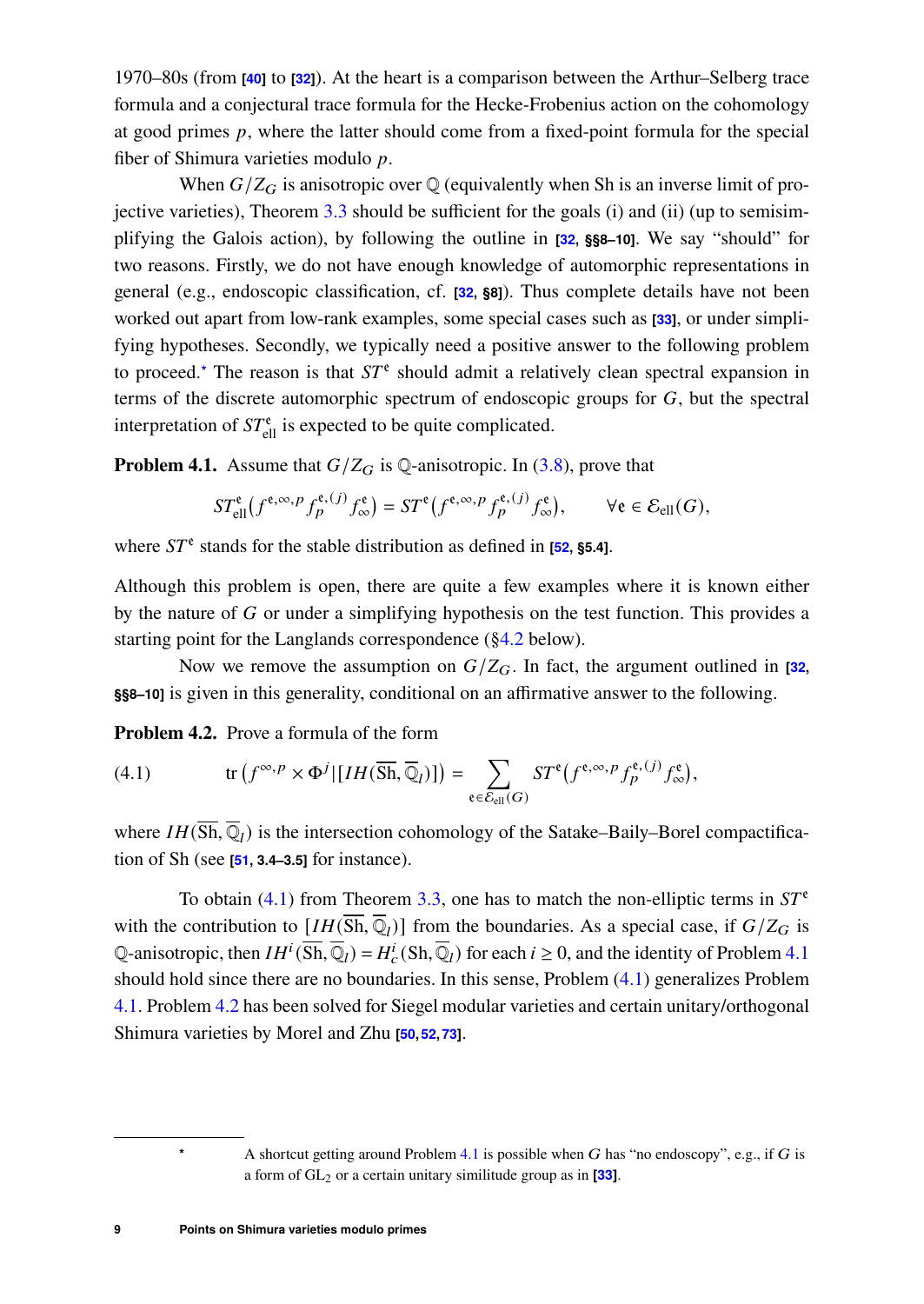## **4.2. The global Langlands correspondence**

<span id="page-9-0"></span>The computation of  $\ell$ -adic cohomology in [§4.1](#page-7-3) often leads to new instances of the global Langlands correspondence satisfying a local-global compatibility in the direction from automorphic representations to Galois representations, roughly stated as follows. Refer to Buzzard–Gee **[\[7\]](#page-18-4)** for the definition of *L*-algebraicity and a full discussion of the conjecture, including a variant conjecture for  $C$ -algebraic representations.

<span id="page-9-1"></span>**Conjecture 4.3.** Let F be a number field, and  $\pi = \otimes'_v \pi_v$  an L-algebraic cuspidal automorphic representation of  $G(\mathbb{A}_F)$ . Then for each prime  $\ell$  and each isomorphism  $\iota : \overline{\mathbb{Q}}_l \cong \mathbb{C}$ , there exists a continuous representation  $\rho_{\ell,\iota}$  : Gal( $\overline{F}/F$ )  $\to {}^L G(\overline{\mathbb{Q}}_l)$  such that the restriction of  $\rho_{\ell,t}$  to Gal( $\overline{F}_v/F_v$ ) is isomorphic to the unramified Langlands parameter of  $\pi_v$  at almost all finite places  $v$  of  $F$  (where  $\pi_v$  is unramified).

The relevance of Shimura varieties to the conjecture is as follows. A Shimura datum  $(G, X)$  determines a representation  $r_X : {}^L G \to GL(V)$  (up to isomorphism). Then one expects that the Galois representation  $r_X \circ \rho_{\ell, \iota}$  is realized in the  $\ell$ -adic cohomology of the associated Shimura varieties (more precisely, the  $\pi^{\infty}$ -isotypic part thereof), with several caveats including normalization issues (e.g.,  $C$ -algebraic vs  $L$ -algebraic), Arthur packets, and endoscopic problems. These caveats often present much difficulty, and even if they are ignored, it is generally a subtle group-theoretic problem to recover  $\rho_{\ell,i}$  from  $r \circ \rho_{\ell,i}$  for a set of representations  $r$  of <sup>L</sup>G. (Over global function fields, V. Lafforgue [\[38\]](#page-19-8) solved the analogous problem in a revolutionary way via generalized pseudocharacters.)

The most fundamental case of Conjecture [4.3](#page-9-1) is when  $G = GL_n$ . When F is a totally real or CM field and  $\pi$  satisfies a suitable self-duality condition, then the conjecture is proven in a series of papers making use of PEL-type Shimura varieties arising from a unitary similitude group by Clozel, Kottwitz, and others. (See **[\[67\]](#page-21-3)** for a discussion and references.) The duality condition allows  $\pi$  to "descend" to an automorphic representation on the unitary similitude group as first observed by Clozel. The self-duality condition was later removed independently by Harris–Lan–Taylor–Thorne and Scholze **[\[20,](#page-18-5)[61\]](#page-21-4)**, by exquisite  $p$ -adic congruences which are beyond the scope of this article.

The above results for  $GL_n$  imply new cases of Conjecture [4.3](#page-9-1) (or a weaker form) for quasi-split unitary, symplectic, or special orthogonal groups  $G$  over a totally real or CM field via twisted endoscopy by Arthur and Mok **[\[1,](#page-17-0)[49\]](#page-20-10)**. However, the conjecture for symplectic or orthogonal *similitude* groups does not follow easily. To get a feel for the difference, note that the dual groups of  $Sp_{2n}$ ,  $SO_{2n}$  are  $SO_{2n+1}$ ,  $SO_{2n}$ , which are embeddable in  $GL_{2n+1}$ ,  $GL_{2n}$ . In contrast, the dual groups of  $GSp_{2n}$  and  $GSO_{2n}$  are  $GSpin_{2n+1}$  and  $GSpin_{2n}$ , whose faithful representations have dimensions at least  $2^n$  (achieved by the spin representation). In [\[35,](#page-19-9)[36\]](#page-19-10), Conjecture [4.3](#page-9-1) is verified for  $GSp_{2n}$  and a (possibly outer) form of  $GSO_{2n}$  over a totally real field  $F$  under a simplifying hypothesis on  $\pi$ . The basic input comes from Shimura varieties of abelian type associated with  $\text{Res}_{F/\mathbb{Q}}(\text{GSp}_{2n})$ , resp. a form of  $\text{Res}_{F/\mathbb{Q}}(\text{GSO}_{2n})$ , where  $r_X$  is essentially the spin representation, resp. a half-spin representation. Both problems in [§4.1](#page-7-3) have positive answers in that setup.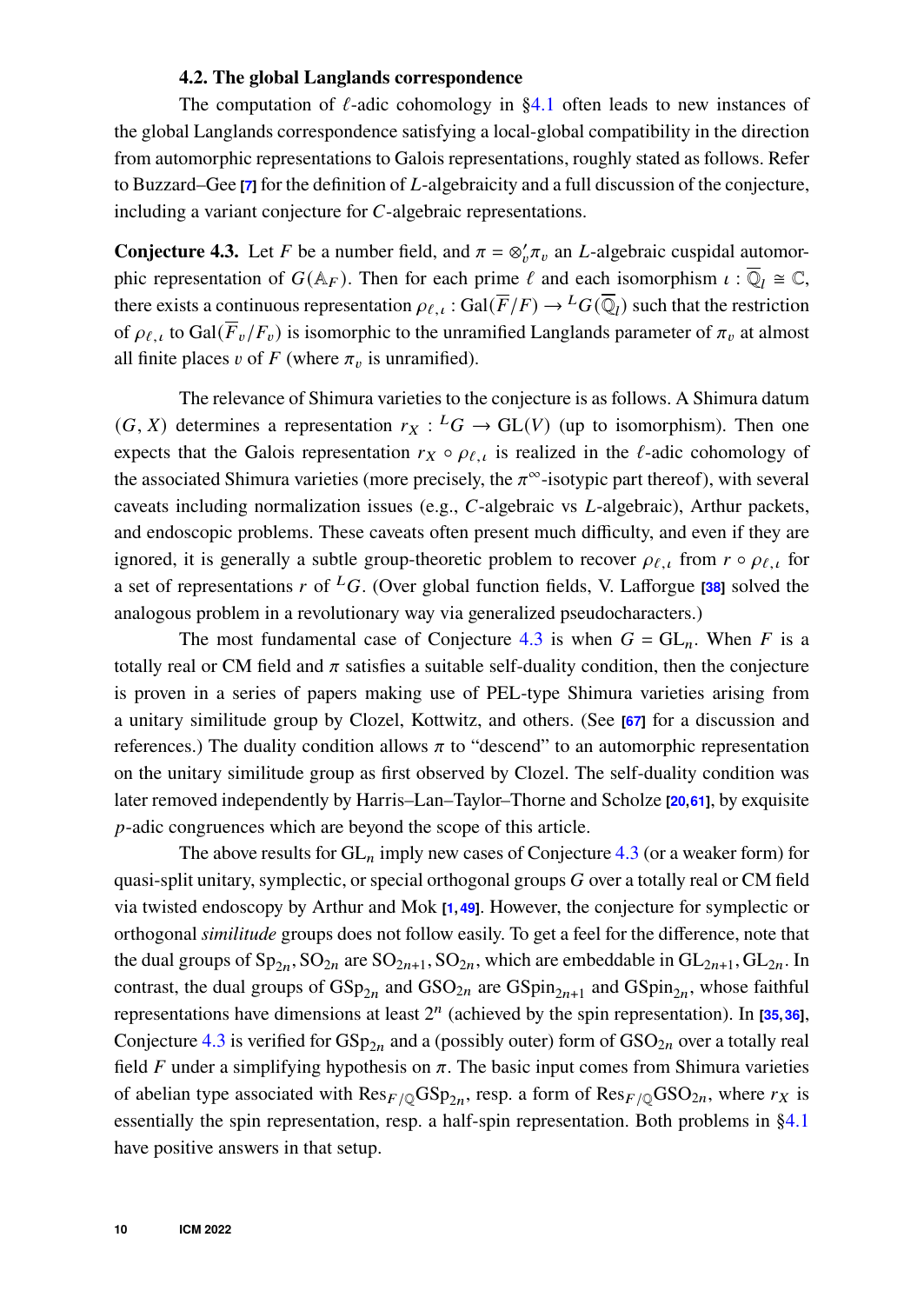## **5. Shimura varieties with bad reduction, Part I**

<span id="page-10-0"></span>Let  $(G, X)$  be a Shimura datum. At each prime p such that  $(G, X)$  can be promoted to an unramified Shimura datum  $(G, X, p, G)$ , we discuss three methods to study the cohomology  $H_c(\text{Sh}, \overline{\mathbb{Q}}_l)$  as a  $G(\mathbb{A}^{\infty}) \times \text{Gal}(\overline{E}_{\mathfrak{p}}/E_{\mathfrak{p}})$ -module at each prime p of E over p.[\\*](#page-10-1) The "bad reduction" in the section title means that the level subgroup  $K'_p \subset K_p = \mathcal{G}(\mathbb{Z}_p)$  at p is allowed to be arbitrarily small, in which case integral models typically have bad reduction mod  $p$ . The complicated geometry may be understood better through stratifications.

There are several stratifications of interest on Shimura varieties (cf. **[\[22\]](#page-19-11)**) but the most relevant to us is the Newton stratification. In the Hodge-type case, this yields a partition of the mod  $\nu$  Shimura variety into finitely many locally closed subsets, which can be equipped with the reduced subscheme structure, according to the isogeny class of  $p$ -divisible groups with additional structure. The unique closed stratum is called the *basic* stratum and corresponds to the  $p$ -divisible group that is "most supersingular" under the given constraint.

The first method is a  $p$ -adic uniformization of Shimura varieties as pioneered by Čerednik and Drinfeld, and further developed by Rapoport–Zink, Fargues, Kim, and Howard–Pappas **[\[11,](#page-18-6)[23,](#page-19-12) [26,](#page-19-13) [57\]](#page-20-11)**. Let Sh $_{KPK_p}^{\text{basic}}$  denote the basic locus in the rigid analytification of Sh<sub>KPK'</sub> over  $E_p$ , defined to be the preimage of the basic stratum under the specialization map towards the special fiber. The fundamental result asserts that  $\text{Sh}_{K^pK'_p}^{\text{basic}}$  is uniformized by the Rapoport–Zink space with level  $K'_{p}$  arising from the corresponding basic isogeny class. A prominent application is to prove new cases of the Kottwitz conjecture on the cohomology of basic Rapoport–Zink spaces and their generalizations **[\[11,](#page-18-6) [19,](#page-18-7) [25\]](#page-19-14)**. Hansen's work **[\[19\]](#page-18-7)** points to a synergy between the global method here and Fargues–Scholze's purely local geometric construction of the local Langlands correspondence **[\[12\]](#page-18-8)**.

Next we discuss the Harris–Taylor method **[\[21,](#page-19-15) Ch. IV–V]** based on a product structure, namely coverings of Newton strata by the products of Igusa varieties and Rapoport– Zink spaces. The outcome is known as Mantovan's formula **[\[44\]](#page-20-12)** (generalizing **[\[21,](#page-19-15) Ch.4]**), which expresses the cohomology of Newton strata in terms of that of Igusa varieties and Rapoport–Zink spaces. In the basic case, this is closely related to the  $p$ -adic uniformization. Hamacher–Kim **[\[18\]](#page-18-9)** extended Mantovan's formula and the product structure to Hodge-type Shimura varieties.

To go further, it is desirable to understand the cohomology of Igusa varieties – we address this problem in [§7](#page-13-0) below. Granting this, and putting different Newton strata together, we have a formula relating  $[H_c(\mathrm{Sh}, \overline{\mathbb{Q}}_l)]$  to the cohomology of Rapoport–Zink spaces. Then our knowledge about  $[H_c(\mathrm{Sh}, \overline{\mathbb{Q}}_l)]$  tells us something nontrivial about the cohomology of Rapoport–Zink spaces, and vice versa. This observation turned out to be useful for proving local-global compatibility, i.e., identifying the local Galois action for the Galois representations in Conjecture [4.3](#page-9-1) at ramified primes (**[\[21,](#page-19-15) Ch. VII]**, **[\[65\]](#page-21-5)**) and also for understanding the cohomology of basic/non-basic Rapoport–Zink spaces **[\[2](#page-17-1)[–4,](#page-18-10)[66\]](#page-21-6)**.

> <span id="page-10-1"></span>**\*** Sometimes these methods extend beyond the stated hypotheses. E.g., **[\[18\]](#page-18-9)** also works for Kisin–Pappas models ([§6\)](#page-11-0), and **[\[26\]](#page-19-13)** proves a uniformization result also in the non-basic case. However, we will not try to present the methods in their maximally general settings.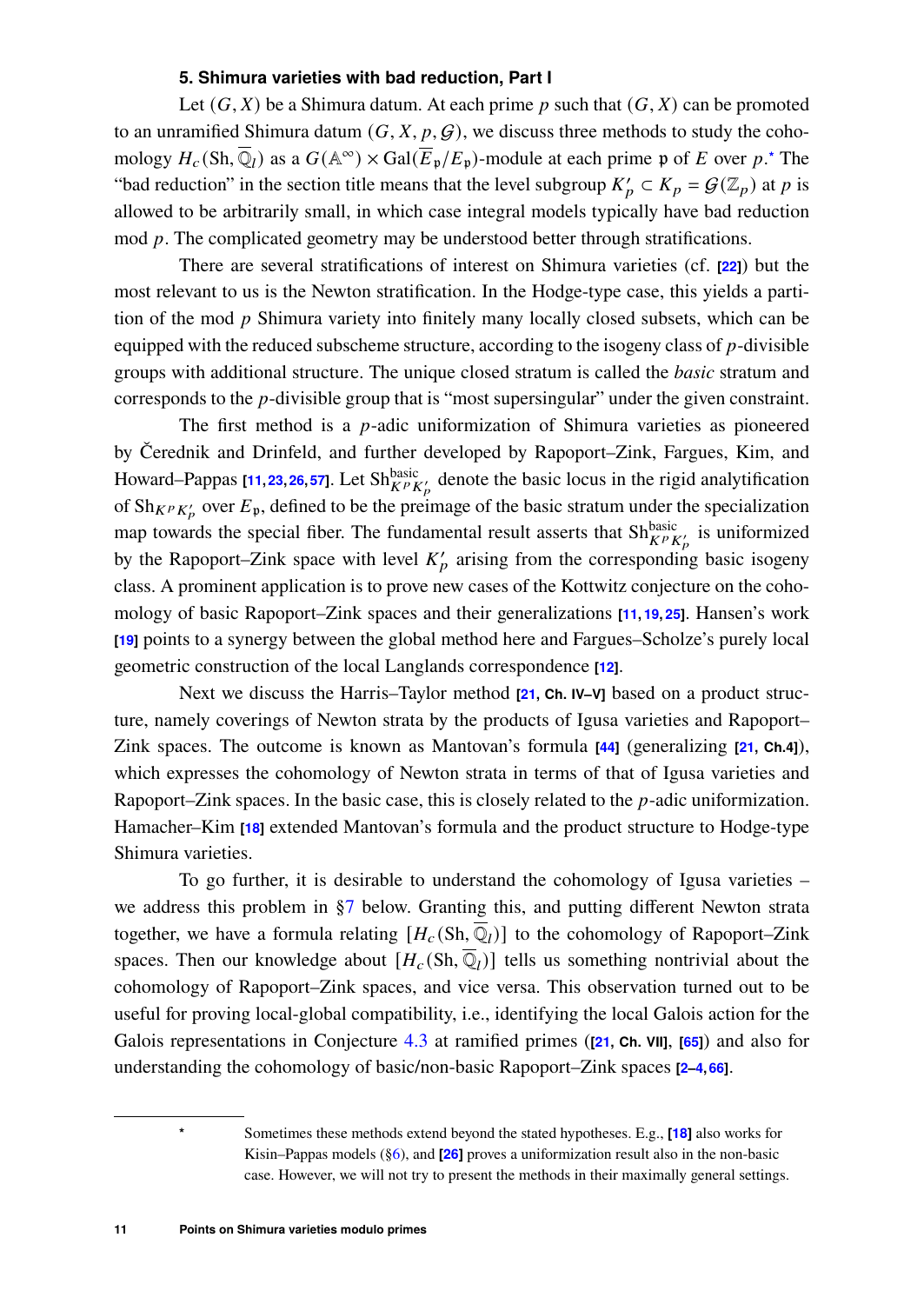Last but not least, there is Scholze's extension of the Langlands–Kottwitz approach from the hyperspecial level at  $p$  to arbitrarily small level subgroup at  $p$ . (See [6.2](#page-12-0) below for another generalization.) One seeks for the following analogue of [\(3.7\)](#page-6-0), where  $\tau \in W_{E_n}$ is a Weil group element with positive valuation,  $h \in \mathcal{H}(G(\mathbb{Q}_p))$  has support contained in  $\mathcal{G}(\mathbb{Z}_n)$ , and the sum is over the same set of  $\mathfrak{c}$ :

<span id="page-11-2"></span>(5.1) 
$$
\operatorname{tr} (f^{\infty, p} \times h \times \tau | [H_c(\mathrm{Sh}, \overline{\mathbb{Q}}_l)] ) = \sum_{\mathfrak{c}} c(\mathfrak{c}) O_{\gamma(\mathfrak{c})}(f^{\infty, p}) T O_{\delta(\mathfrak{c})}(\phi_{\tau, h}).
$$

This has been verified by Scholze **[\[59\]](#page-21-7)** for PEL-type data and by Youcis **[\[71\]](#page-21-8)** for abeliantype data. As an application, Scholze gave a new proof and characterization of the local Langlands correspondence for  $GL_n$  over p-adic fields **[\[60\]](#page-21-9)** via a base-change transfer of  $\phi_{\tau,h}$ . A generalization of the latter to other groups was conjectured in **[\[62\]](#page-21-10)** and partially proved for unitary groups by Bertoloni Meli and Youcis **[\[5\]](#page-18-11)**.

In the proof of  $(5.1)$ , one can push-forward from arbitrarily small level  $K_p'$  down to hyperspecial level  $K_p$  at the expense of complicating the coefficient sheaf. Applying the fixed-point formula to this, one can exploit knowledge of the fixed-points (coming from results on the LR conjecture). The main problem is to identify the local terms, which are shown to be encoded by a locally constant compactly supported function  $\phi_{\tau h}$  at p constructed from deformation spaces of  $p$ -divisible groups with additional structures.

#### **6. Shimura varieties with bad reduction, Part II**

<span id="page-11-0"></span>Let  $(G, X)$  be a Shimura datum, and  $p$  a prime. In this section, we survey general-izations of §[§2–](#page-2-0)[5](#page-10-0) in the setup where  $G_{\mathbb{Q}_p}$  is allowed to be ramified (thus there may be no unramified Shimura datum of the form  $(G, X, p, G)$ ). We recommend the articles [\[15,](#page-18-12) [54,](#page-20-13) [56\]](#page-20-2) for introductions to the contents of this section.

## **6.1. The LR conjecture in the parahoric case**

<span id="page-11-1"></span>From now until the end of [§6,](#page-11-0) assume that  $(G, X)$  is of abelian type. We fix  $K_p \subset$  $G(\mathbb{Q}_p)$  a parahoric subgroup, and p a place of E over p. In this setting, Kisin–Pappas [\[30\]](#page-19-16) constructed an integral model  $\mathcal{S}_{K_p}$  over  $O_{E_p}$  under a mild hypothesis, which are canonical in the sense of **[\[53\]](#page-20-14)**.

With the integral model as above, we can state versions of the Langlands–Rapoport conjecture analogous to Conjecture [3.1,](#page-5-1) cf. **[\[56,](#page-20-2) §9]**.**[\\*](#page-11-3)** One can extend the notion of isogeny classes on  $\mathcal{S}_{K_p}(\overline{\mathbb{F}}_p)$  and admissible morphisms  $\phi : \mathfrak{Q} \to \mathfrak{G}_G$  to the parahoric setup, following **[\[30\]](#page-19-16)** and **[\[56\]](#page-20-2)**, respectively. Thus we can consider the set I of isogeny classes and the set J of conjugacy classes of admissible morphisms. The set  $S(I)$  of  $\overline{F}_p$ -points in each isogeny class  $\mathcal{I} \in \mathbb{I}$  is still described by [\(3.4\)](#page-4-0), with  $X_p(\mathcal{I})$  a suitable affine Deligne–Lusztig variety at the parahoric level  $K_p$ . Analogously we define  $S_{\tau}(\phi)$  and  $S_{\tau}(J)$  for each admissible  $\phi$ and  $\mathcal{J} \in \mathbb{J}$ , with  $X_p(\phi)$  in [\(3.5\)](#page-4-2) also adapted to the parahoric level  $K_p$ .

<span id="page-11-3"></span><sup>&</sup>lt;sup>\*</sup> One can remove the assumption in  $[56]$  that  $G^{\text{der}}$  is simply connected, by adopting Kisin's formulation in **[\[29\]](#page-19-4)** via strictly monoidal categories.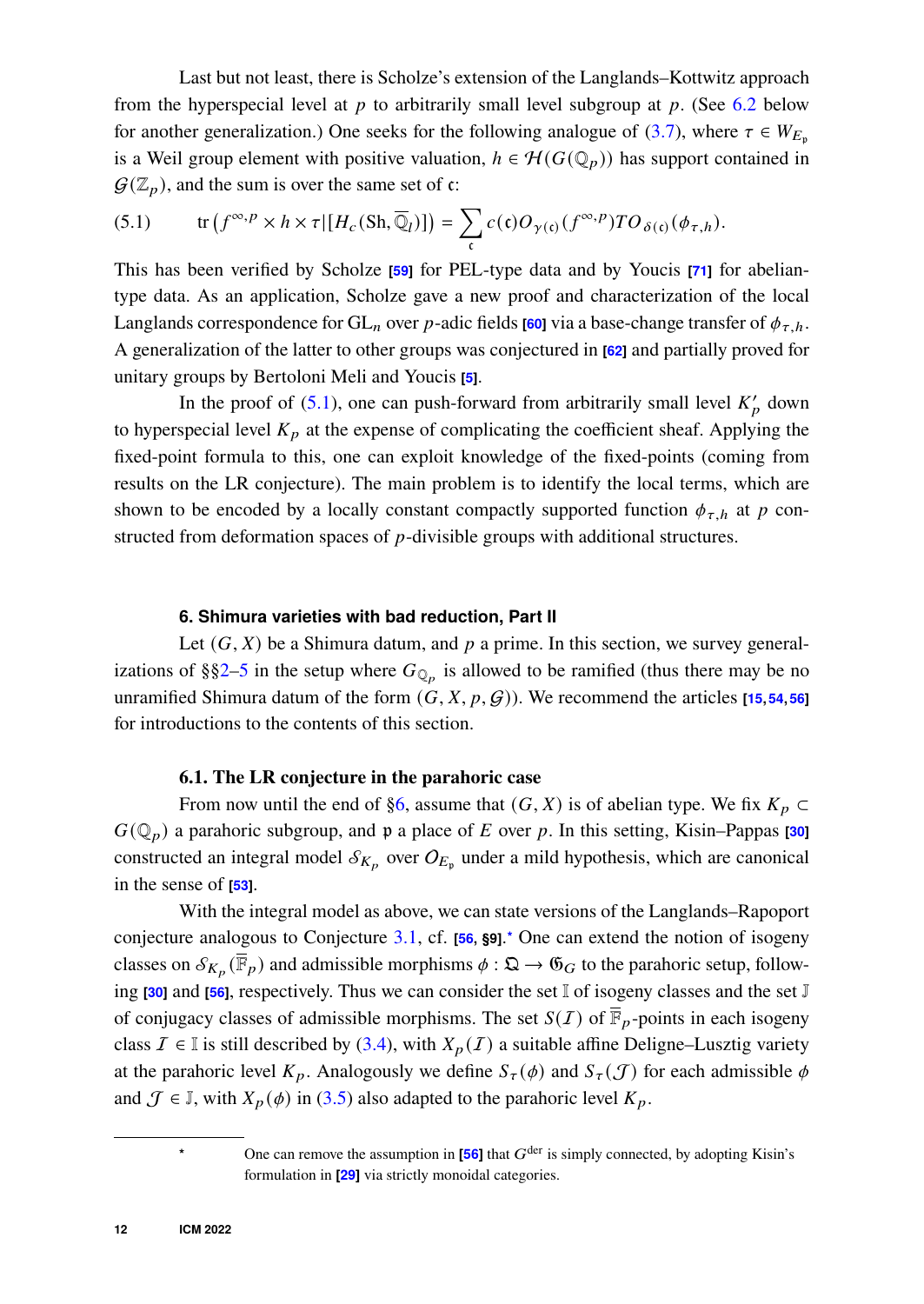<span id="page-12-1"></span>**Conjecture 6.1.** With the above definitions, there exists a  $G(\mathbb{A}^{\infty,p}) \times \Phi^{\mathbb{Z}}$ -equivariant bijection  $\mathcal{S}_{K_p}(\overline{\mathbb{F}}_p) \cong \coprod_{\mathcal{J} \in \mathbb{J}} \mathcal{S}_{\tau(\mathcal{J})}(\mathcal{J})$  such that the exact analogue of  $(LR_1)$ , resp.  $(LR_0)$ , resp. (LR), holds true.

Van Hoften and Zhou **[\[68,](#page-21-11)[72\]](#page-21-12)** proved the following theorem.

<span id="page-12-2"></span>**Theorem 6.2.** *Statement* (LR<sub>1</sub>) *of Conjecture* [6.1](#page-12-1) *is true if*  $G_{\mathbb{Q}_p}$  *is quasi-split, under a mild technical hypothesis.*

The stronger statement  $(LR_0)$  is expected to be within reach under the same hypothesis, by extending the argument from **[\[31\]](#page-19-0)** to the parahoric setting.

To prove Theorem [6.2,](#page-12-2) the essential case is when  $(G, X)$  is of Hodge type. Zhou proves the very special parahoric case of the conjecture. Van Hoften deduces the case of general parahoric subgroup  $K'_p$ , contained in a very special parahoric  $K_p$ , by studying the localization maps from Shimura varieties of level  $K'_p$  and  $K_p$ , to their respective moduli spaces of local Shtukas. The maps are roughly given by assigning to each abelian variety the associated  $p$ -divisible group in terms of the moduli problems. Via the forgetful maps from level  $K'_p$  down to level  $K_p$ , one can form a commutative square diagram. The central claim is that the diagram is Cartesian, from which the LR conjecture at level  $K_p'$  can be deduced from the known case at level  $K_p$ . The proof of the claim eventually rests on understanding the irreducible components of Kottwitz–Rapoport strata in the situation of the diagram.

#### **6.2. Semisimple zeta functions and Haines–Kottwitz's test function conjecture**

<span id="page-12-0"></span>At primes of bad reduction, it is useful to compute the semisimple local zeta factor at  $\nu$  instead of the (true) local factor of the Hasse–Weil zeta function (of Shimura varieties) as the former is more amenable to computation. The latter can be recovered from the former in the cases where the weight-monodromy conjecture is known **[\[55\]](#page-20-15)**.

Just like the local zeta factor at  $p$  can be computed in terms of the trace of powers of Frobenius on the Frobenius-invariant subspace of the cohomology with compact support, the semisimple local factor can be described in terms of the trace of powers of Frobenius on the derived Frobenius-invariants; such a trace is called the semisimple trace and to be denoted by tr ss (**[\[55,](#page-20-15) §2]**, **[\[14,](#page-18-13) §3.1]**). Thus a key is to establish the following generalization of [\(3.7\)](#page-6-0), which recovers (3.7) if  $K_p$  is hyperspecial, due to Haines and Kottwitz [\[15,](#page-18-12) **§6.1**]. The summation is over the same set as in  $(3.7)$ .

<span id="page-12-3"></span>**Conjecture 6.3.** Let  $f^{\infty, p} \in \mathcal{H}(G(\mathbb{A}^{\infty, p}))$ . For all sufficiently large integers  $j \gg 1$ , there exist test functions  $\phi_{HK}^{(j)} \in \mathcal{H}(G(\mathbb{Q}_{p^{jr}}))$  such that

(6.1) 
$$
\text{tr}^{\text{ss}}\big(f^{\infty,p}\times\Phi_{\mathfrak{p}}^j\big|\big[H_c\big(\text{Sh}_{K_p},\overline{\mathbb{Q}}_l\big)\big]\big)=\sum_{\mathfrak{c}}c(\mathfrak{c})O_{\gamma(\mathfrak{c})}(f^{\infty,p})TO_{\delta(\mathfrak{c})}(\phi_{\text{HK}}^{(j)}),
$$

Moreover,  $\phi_{HK}^{(j)}$  may be given by an explicit recipe only in terms of local data at p.

When  $K_p$  is a parahoric subgroup of  $G(\mathbb{Q}_p)$ , one can be more concrete about  $\phi_{HK}^{(j)}$  following [\[15,](#page-18-12) **§7**]:  $\phi_{HK}^{(j)}$  should admit a geometric construction via nearby cycles on local models as well as a representation-theoretic description in terms of the Langlands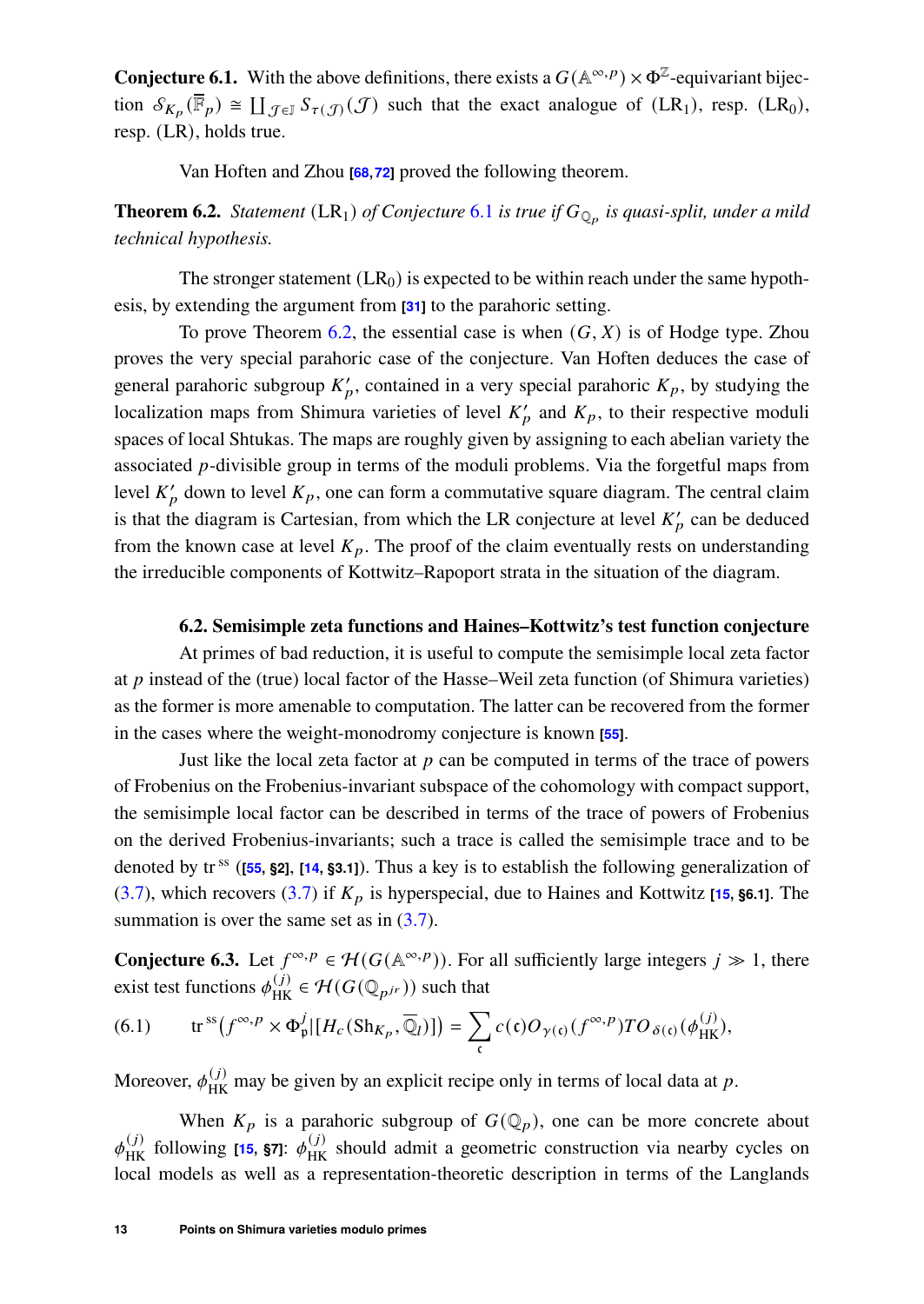correspondence. That the two descriptions for  $\phi_{HK}^{(j)}$  coincide is the test function conjecture verified by Haines–Richarz **[\[16,](#page-18-14) [17\]](#page-18-15)** under a very mild hypothesis. (See **[\[15,](#page-18-12) §8]** for prior and related results.) The proof is based on geometry of mixed-characteristic affine Grassmanians and the geometric Satake equivalence. It remains to combine their theorem with the results in [§6.1](#page-11-1) to obtain new cases of Conjecture [6.3](#page-12-3) and its stabilized form, so as to determine the semisimple zeta factor at p. This requires an endoscopic understanding of  $\phi_{HK}^{(j)}$ , cf. [\[15,](#page-18-12) **§6.2]**; a simple exemplary case is demonstrated in **[\[15,](#page-18-12) §6.3]**, where endoscopic problems disappear.

In a related but somewhat different direction (cf. the last two paragraphs in **[\[15,](#page-18-12) §8.4]**), the Langlands–Kottwitz–Scholze approach discussed in [§5](#page-10-0) should extend to the current setup despite the absence of hyperspecial subgroups at  $p$ , at least when the results of  $\S6.1$ are available for some parahoric subgroups.

**Problem 6.4.** Prove the analogue of  $(5.1)$  for general Shimura data  $(G, X)$  and primes p.

#### **7. Igusa varieties**

<span id="page-13-0"></span>Igusa curves were introduced to understand the geometry of modular curves modulo p when the level is divisible by a prime  $p$  **[\[24\]](#page-19-17)**. The construction has been generalized by Harris–Taylor **[\[21\]](#page-19-15)** and Mantovan **[\[44\]](#page-20-12)** in the PEL-type case, and most recently to the setup of Kisin–Pappas models for Hodge-type Shimura varieties by Hamacher–Kim **[\[18\]](#page-18-9)**. Igusa varieties have a variety of applications to  $p$ -adic and mod  $p$  modular forms, cohomology of Shimura varieties, the Langlands correspondence, and some more. We refer to the introduction of **[\[37\]](#page-19-18)** for further details and references. In this section, we concentrate on computing the  $\ell$ -adic cohomology of Igusa varieties via an analogue of the LR conjecture.

#### **7.1. The LR conjecture for Igusa varieties**

<span id="page-13-1"></span>Let  $(G, X, p, G)$  be an unramified Shimura datum of Hodge type, with a fixed embedding of  $(G, X)$  into a Siegel Shimura datum. Put  $K_p := \mathcal{G}(\mathbb{Z}_p)$ , a hyperspecial subgroup of  $G(\mathbb{Q}_p)$ . Let A denote the abelian scheme over  $\mathcal{S}_{K_p}$  pulled back from the universal abelian scheme over the ambient Siegel moduli scheme. Thus we have a  $p$ -divisible group  $\mathcal{A}[p^{\infty}]$  over  $\mathcal{S}_{K_p}$  with  $G_{\mathbb{Q}_p}$ -structure in some precise sense.

Now fix a *p*-divisible group  $\Sigma$  over  $\overline{\mathbb{F}}_p$  with  $G_{\mathbb{Q}_p}$ -structure (up to isomorphism). By Dieudonné theory, this determines  $b \in G(\check{Q}_p)$  (up to replacing b with  $g^{-1}b_x\sigma(g)$  for  $g \in \mathcal{G}(\mathbb{Z}_p)$ ). Write  $J_b(\mathbb{Q}_p)$  for the group of self-quasi-isogenies of  $\Sigma$  respecting the  $G_{\mathbb{Q}_p}$ structure. As a  $\mathbb{Q}_p$ -algebraic group,  $J_b$  is known to be an inner form of a Levi subgroup of  $G_{\mathbb{Q}_p}$ . We define Ig<sub>b</sub> to be the parameter space (in the category of perfect  $\overline{\mathbb{F}}_p$ -schemes) of  $G_{\mathbb{Q}_p}$ -structure-preserving isomorphisms between  $\mathcal{A}[p^{\infty}]$  and (the constant family of)  $\Sigma$  over  $\mathcal{S}_{K_p, \overline{\mathbb{F}}_p}$ . The scheme Ig<sub>b</sub> is nonempty if and only if the image of *b* in Kottwitz's set  $B(G)$  lies in the finite subset  $B(G, \mu_X^{-1})$ , where  $\mu_X$  is the Hodge cocharacter of G determined by  $(G, X)$  up to conjugacy. (The same set  $B(G, \mu_X^{-1})$  labels the Newton strata, cf. [§5.](#page-10-0)) There is a natural action of  $G(\mathbb{A}^{\infty,p}) \times J_b(\mathbb{Q}_p)$  on Ig<sub>b</sub>, thus also on its  $\ell$ -adic cohomology.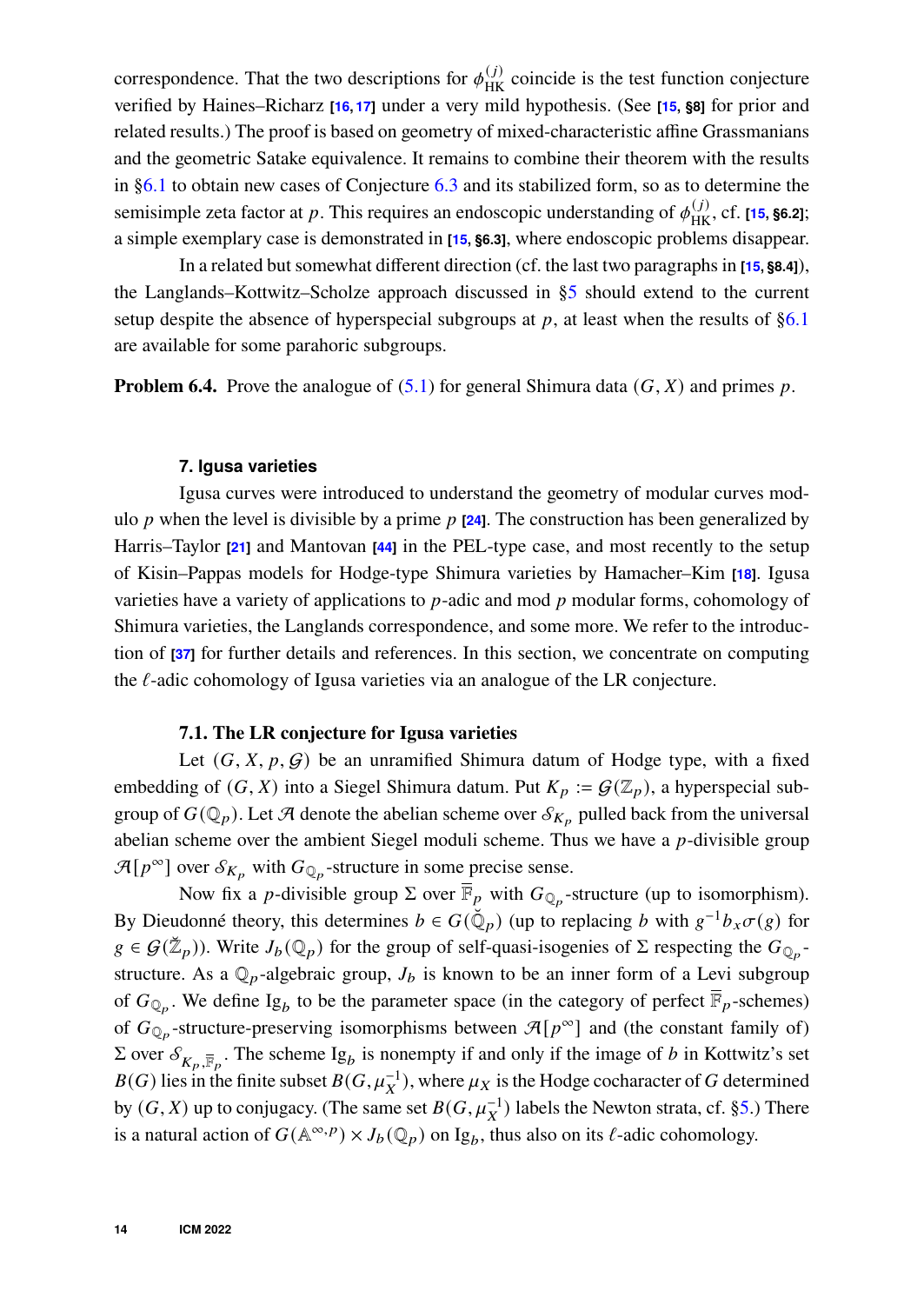We may and will replace  $\Sigma$  with an isogenous p-divisible group which is completely slope divisible, since the isomorphism class of  $Ig_b$  with the group action is invariant under such a replacement. The advantage of doing that is that  $Ig_b$  can be written as the projective limit of finite-type varieties (up to taking perfection, which does not affect cohomology) by trivializing only a finite p-power torsion subgroup and by fixing a level subgroup  $K^p \subset$  $G(\mathbb{A}^{\infty,p})$  away from p at a time. With some care, the projective system of varieties can be defined over a common finite field. This enables us to apply the Fujiwara–Varshavsky fixed-point formula to compute the cohomology (with compact support) at each finite level, provided that we understand the structure of  $\mathrm{Ig}_b(\overline{\mathbb{F}}_p)$ . Thus we are prompted to think about the analogue of the LR conjecture for Igusa varieties.

In analogy with  $(3.3)$  and  $(3.4)$ , keeping the same definition of I and I, we have the partition  $S^{Ig_b}(\bar{\mathbb{F}}_p) = \coprod_{\mathcal{I} \in \mathbb{I}} S^{Ig_b}(\mathcal{I})$  according to isogeny classes of abelian varieties, with

(7.1) 
$$
S^{\mathrm{Ig}_b}(I) \cong I_I(\mathbb{Q}) \backslash (X_p^{\mathrm{Ig}_b}(I) \times X^p(I)).
$$

The  $G(\mathbb{A}^{\infty,p})$ -set  $X^p(I)$  is the same as before, but the difference from [§3](#page-3-0) is that  $X_p^{\lg_b}(I)$  is no longer an affine Deligne–Lusztig variety but a right  $J_b(\mathbb{Q}_p)$ -torsor. Turning to the other side of the LR conjecture, let  $\mathcal{J} \in \mathbb{J}$ . It is natural to impose the so-called b-admissibility condition on  $\mathcal J$  at  $p$ , which is the group-theoretic analogue of the condition that a  $p$ -divisible group is isogenous to  $\Sigma$  (with  $G_{\mathbb{Q}_p}$ -structure). For *b*-admissible  $\mathcal{J}$ , we set

$$
S_{\tau}^{\mathrm{Ig}_b}(\mathcal{J}) := I_{\phi}(\mathbb{Q}) \backslash_{\tau} (X_{p}^{\mathrm{Ig}_b}(\mathcal{J}) \times X^{p}(\mathcal{J})).
$$

with the same  $X^p(\mathcal{J})$  as in [§3,](#page-3-0) and a suitably defined right  $J_b(\mathbb{Q}_p)$ -torsor  $X_p^{\lg_b}(\mathcal{J})$ , where the  $\tau$ -twisted quotient can be defined again as in [§3.](#page-3-0) We are ready to state versions of the LR conjecture for Igusa varieties in parallel with Conjecture [3.1,](#page-5-1) for unramified Shimura data  $(G, X, p, G)$  of Hodge type.

<span id="page-14-0"></span>**Conjecture 7.1.** There is a bijection of right  $J_b(\mathbb{Q}_p) \times G(\mathbb{A}^{\infty,p})$ -sets

$$
\mathrm{Ig}_b(\overline{\mathbb{F}}_p) \simeq \coprod_{J \in \mathbb{J} \atop b \text{-adm.}} S_{\tau(J)}^{\mathrm{Ig}_b}(\mathcal{J}),
$$

where  $\{\tau(\mathcal{J})\}$  over the set of b-admissible  $\mathcal J$  satisfies the conditions in (LR<sub>1</sub>), resp. (LR<sub>0</sub>), resp. (LR).

Mack-Crane proved the following theorem in his thesis [\[43\]](#page-20-16), where c,  $c(c)$ , and  $\gamma(c)$ are the same as in  $\S3$ , but we impose a *b*-admissibility condition on the Kottwitz parameter  $\epsilon$  inherited from the similar condition on  $\mathcal{J}$ , and each  $\epsilon$  gives rise to a conjugacy class of  $\delta'(\mathfrak{c})$  in  $J_b(\mathbb{Q}_p)$ , along which we compute the (untwisted) orbital integral  $O_{\delta'( \mathfrak{c})}(\phi'_p)$ .

<span id="page-14-2"></span>**Theorem 7.2.** *The* (LR<sub>0</sub>)-version of Conjecture [7.1](#page-14-0) is true. Moreover, the following ana*logue of* [\(3.7\)](#page-6-0) *holds true for*  $f^{\infty,p} \in H(G(\mathbb{A}^{\infty,p}))$  *and sufficiently many functions*  $\phi'_{p} \in$  $\mathcal{H}(J_b(\mathbb{Q}_p))$ :

<span id="page-14-1"></span>(7.2) tr 
$$
(f^{\infty,p} \times \phi'_p | [H_c(\mathrm{Ig}_b, \overline{\mathbb{Q}}_l)] ) = \sum_{\mathfrak{c}: b \text{-adm.}} c(\mathfrak{c}) O_{\gamma(\mathfrak{c})}(f^{\infty,p}) O_{\delta'(\mathfrak{c})}(\phi'_p).
$$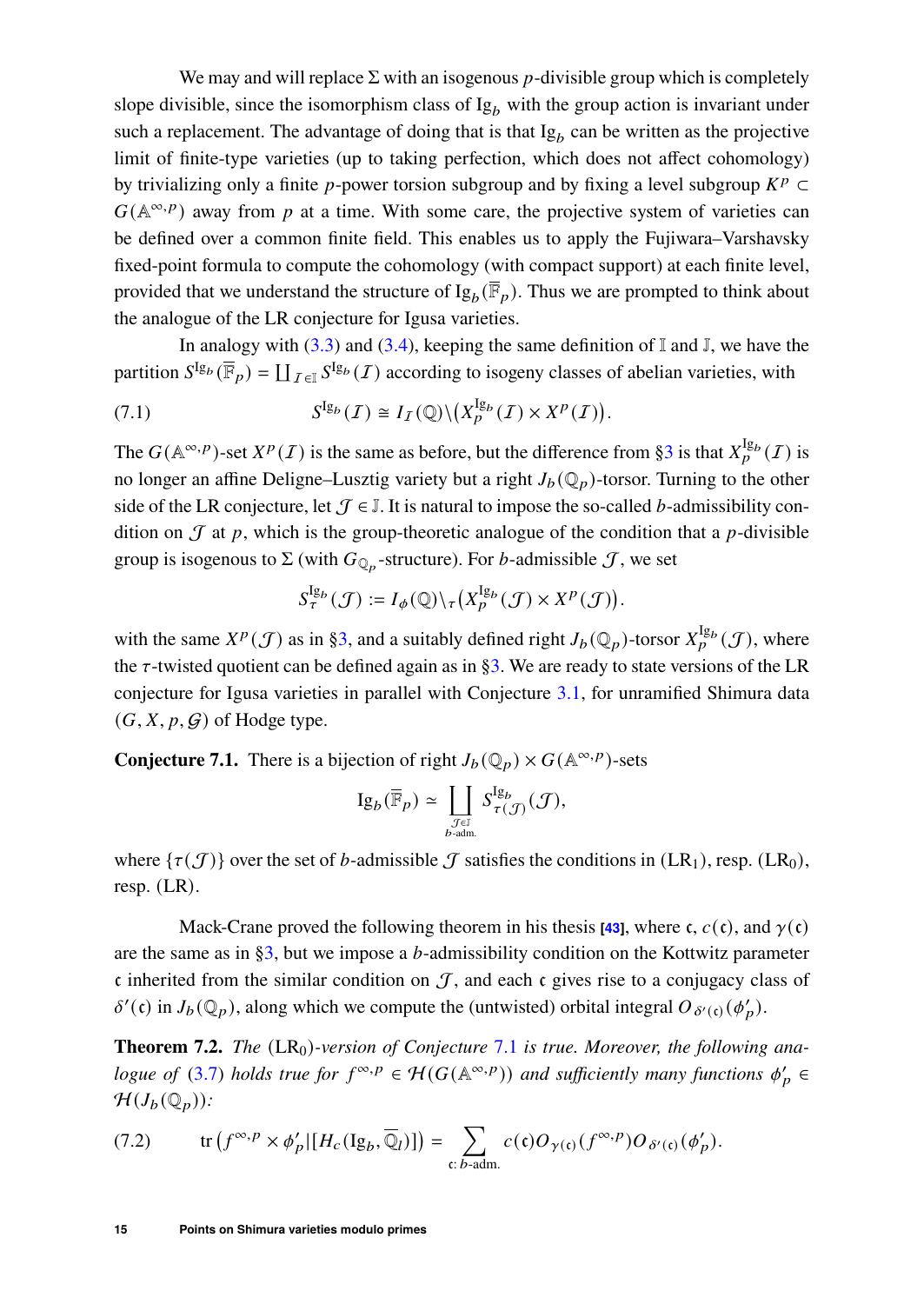By "sufficiently many", we mean that the traces for such a set of functions are enough to determine  $[H_c(\mathrm{Ig}_b, \overline{\mathbb{Q}}_l)]$  in the Grothendieck group of  $G(\mathbb{A}^{\infty, p}) \times J_b(\mathbb{Q}_p)$ representations. (The precise condition is given in terms of support of  $\phi'_p$  and has to do with twisting by a high power of Frobenius in the Fujiwara–Varshavsky formula.) The proof of the theorem proceeds by carefully adapting the methods of **[\[29,](#page-19-4) [31\]](#page-19-0)** but with significant changes occurring at  $p$ , thus often requiring different techniques and arguments.

The formula [\(7.2\)](#page-14-1) was obtained for some simple PEL-type Shimura varieties in **[\[21,](#page-19-15) Ch.5]** and **[\[63\]](#page-21-13)** without formulating and proving the LR conjecture. In contrast, the above theorem represents the first LR-style approach to Igusa varieties, giving it two advantages. Firstly, the new approach makes the similarities between Shimura and Igusa varieties transparent. An important consequence is that the hard-won statement  $(LR_0)$  for Shimura varieties can be transferred to the Igusa side. (If we had the full (LR) for Shimura varieties, then that would carry over to Igusa varieties, too.) Going from  $(LR_0)$  for Igusa varieties to [\(7.2\)](#page-14-1) is mostly the same as for Shimura varieties. Secondly, just like for Shimura varieties, the LRstyle approach makes it feasible to extend the theorem to the abelian-type case, cf. Remark [3.4.](#page-7-4) (This extension has not yet been worked out.) It should also be possible to go beyond good reduction and work in the setup of Kisin–Pappas models ([§6\)](#page-11-0). For the sake of proposing a problem, we can be even more general but still stick to  $(LR_0)$  rather than  $(LR)$  as this should suffice for most applications:

**Problem 7.3.** Construct Igusa varieties modulo  $p$  for all Shimura data  $(G, X)$  and all primes p. Prove the  $(LR_0)$ -version of Conjecture [7.1,](#page-14-0) thereby deduce the formula [\(7.2\)](#page-14-1).

Assuming a positive answer (known in the setting of Theorem [7.2\)](#page-14-2), the next step is to unconditionally stabilize [\(7.2\)](#page-14-1) into the following form:

<span id="page-15-0"></span>(7.3) 
$$
\operatorname{tr} (f^{\infty, p} \times \phi'_p | [H_c(\mathrm{Ig}_b, \overline{\mathbb{Q}}_l)] ) = \sum_{\mathrm{e} \in \mathcal{E}_{\mathrm{ell}}(G)} ST_{\mathrm{ell}}^{\mathrm{e}}(f^{\mathrm{e}, \infty, p} f_p^{\mathrm{e}, \prime} f_\infty^{\mathrm{e}}).
$$

The formula is an exact analogue of [\(3.8\)](#page-7-2). Indeed,  $f^{\epsilon,\infty,p}$  and  $f^{\epsilon}_{\infty}$  are constructed in the same way. However,  $f_p^{\epsilon, \prime}$  is constructed from  $\phi'_p$  via a "non-standard" transfer of functions – this is the main novelty in the stabilization. Even when  $G_{\mathbb{Q}_p}$  is a product of general linear groups so that local endoscopy at p disappears, the transfer goes to  $G_{\mathbb{Q}_p}$  from an inner form of a Levi subgroup of  $G_{\mathbb{Q}_p}$ . The transfer was constructed and studied in  $[64]$  in a somewhat ad hoc manner, and later streamlined in **[\[2\]](#page-17-1)**. Unfortunately both papers make a set of technical hypotheses, to be removed in work in progress with Bertoloni Meli.

## **7.2. Applications**

The stabilization  $(7.3)$  is a significant step towards the following:

<span id="page-15-1"></span>**Problem 7.4.** Obtain a decomposition of  $[H_c(\mathrm{Ig}_b, \overline{\mathbb{Q}}_l)]$  according to automorphic representations of  $G$  and its endoscopic groups, and describe each piece in the decomposition.

Just from the definition of Igusa varieties, it is not even clear whether the entirety of  $[H_c(\mathrm{Ig}_b, \overline{\mathbb{Q}}_l)]$  can be understood through automorphic representations. For Shimura vari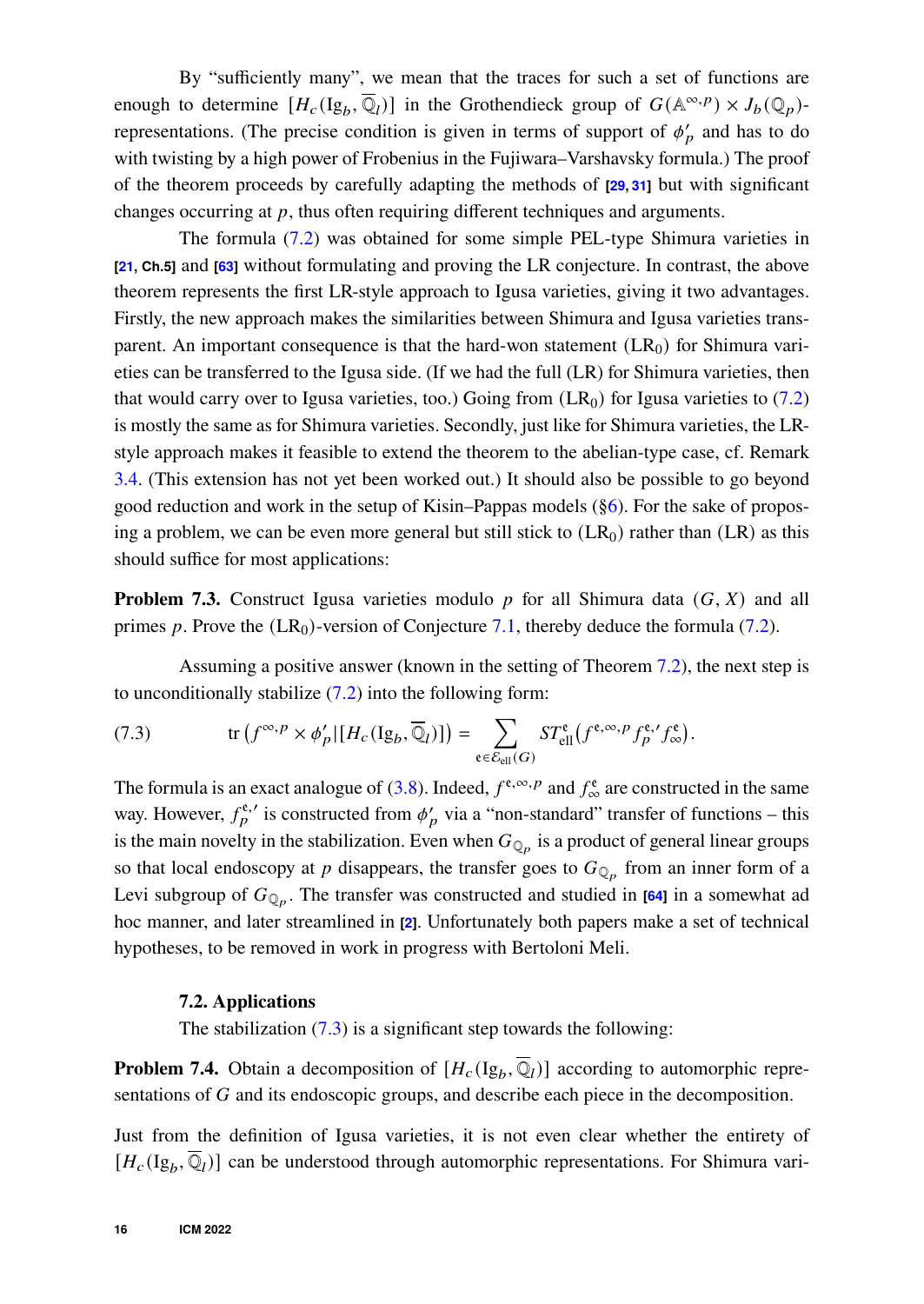eties over C, the connection is made through Matsushima's formula and its generalizations, but there is no analogue for Igusa varieties.

We have a concrete answer for some simple PEL-type Shimura varieties arising from  $(G, X)$  such that (i) endoscopy for G disappears over Q and  $\mathbb{Q}_p$ , (ii) G is anisotropic modulo center over Q, and (iii)  $G_{\mathbb{Q}_p}$  is a product of general linear groups. Recall that  $J_b$ is an inner form of a  $\mathbb{Q}_p$ -rational Levi subgroup, say  $M_b$ , of  $G_{\mathbb{Q}_p}$ . In fact b determines a particular parabolic subgroup  $P_b^{\text{op}}$  containing  $M_b$  as a Levi component. Write Red<sup>b</sup> for the composite morphism on the Grothendieck group of representations

<span id="page-16-1"></span>(7.4) 
$$
\text{Red}^{b} : \text{Groth}(G(\mathbb{Q}_p)) \to \text{Groth}(M_b(\mathbb{Q}_p)) \to \text{Groth}(J_b(\mathbb{Q}_p)),
$$

where the first map is the Jacquet module relative to  $P_b^{\rm op}$  (up to a character twist), and the second is Badulescu's Langlands–Jacquet map. The answer to Problem [7.4](#page-15-1) in this setting is given by **[\[21,](#page-19-15) Thm. V.5.4]** and **[\[66,](#page-21-6) Thm. 6.7]**:

<span id="page-16-0"></span>(7.5) 
$$
[H_c(\mathrm{Ig}_b, \overline{\mathbb{Q}}_l)] = [\mathrm{Red}^b H_c(\mathrm{Sh}, \overline{\mathbb{Q}}_l)] \quad \text{in} \quad \mathrm{Groth}(G(\mathbb{A}^{\infty, p}) \times J_b(\mathbb{Q}_p)).
$$

Since  $H_c(\text{Sh}, \overline{\mathbb{Q}}_l)$  is well understood by Matsushima's formula via relative Lie algebra cohomology, [\(7.5\)](#page-16-0) is indeed a satisfactory answer for  $[H_c(\mathrm{Ig}_b, \overline{\mathbb{Q}}_l)]$ . Through Mantovan's formula, [\(7.5\)](#page-16-0) sheds light on the cohomology of Rapoport-Zink spaces **[\[3,](#page-17-2)[66\]](#page-21-6)**, cf. [§5.](#page-10-0)

When  $G_{\mathbb{Q}_p}$  is still a product of general linear groups but G exhibits endoscopy over Q, the formula for  $[H_c(\mathrm{Ig}_b,\overline{\mathbb{Q}}_l)]$  is no longer as simple as [\(7.5\)](#page-16-0). Computing the formula in certain endoscopic cases was crucial in the proof of local-global compatibility in **[\[65\]](#page-21-5)**, cf. [§5.](#page-10-0) (See **[\[67,](#page-21-3) §6]** for an expository account.)

In general, Problem [7.4](#page-15-1) seems out of reach. Firstly, just like for Shimura varieties, the lack of endoscopic classification is a major obstacle. Secondly, a new difficulty in the Igusa setup is that the analogue of Problem [4.1](#page-8-2) has no conceptual reason to have a positive answer (cf. last paragraph of [§4.1\)](#page-7-3), and the analogue of Problem [4.2](#page-8-3) is even less clear. (The second point is related to the question at the end of this section.) Assuming that both issues go away, a conjectural formula for  $[H_c(\mathrm{Ig}_b, \overline{\mathbb{Q}}_l)]$  has been given in [\[2\]](#page-17-1) under some hypotheses on G, resembling Kottwitz's conjectural formula for  $[IH(\overline{Sh}, \overline{Q}_l)]$  in [\[32,](#page-19-5) §10]. The formula for  $[H_c(\lg_b, \overline{\mathbb{Q}}_l)]$  is far more complicated than [\(7.5\)](#page-16-0) and involves endoscopic versions of Red<sup>b</sup>. (In the stable case, which is the simplest, the correct analogue of  $(7.4)$ is the Jacquet module followed by a stable transfer between inner forms.) A main observation in  $[2]$  is that the endoscopic versions of  $\text{Red}^b$  should interact with the cohomology of Rapoport–Zink spaces (and their generalizations) in an interesting way by a global reason.

For an unconditional result towards Problem [7.4,](#page-15-1) we managed to compute the  $G(\mathbb{A}^{\infty,p}) \times J_b(\mathbb{Q}_p)$ -module  $H^0(\mathrm{Ig}_b, \overline{\mathbb{Q}}_l)$  for unramified Shimura data  $(G, X, p, \mathcal{G})$  of Hodge type in joint work with Kret  $[37]$ , when b is non-basic<sup>[\\*](#page-16-2)</sup> (in every Q-simple factor of the adjoint group of  $G$ ). In analogy with  $(7.5)$ , the result may be expressed as

(7.6) 
$$
H^{0}(\mathrm{Ig}_{b}, \overline{\mathbb{Q}}_{l}) = \text{Red}^{b} H^{0}(\mathrm{Sh}, \overline{\mathbb{Q}}_{l}) \text{ as } G(\mathbb{A}^{\infty, p}) \times J_{b}(\mathbb{Q}_{p}) \text{-modules.}
$$

<span id="page-16-3"></span><span id="page-16-2"></span>If  *is basic then Igusa varieties are 0-dimensional and the picture is quite different from* [\(7.6\)](#page-16-3). In this case, we do not expect to be able to circumvent the two difficulties.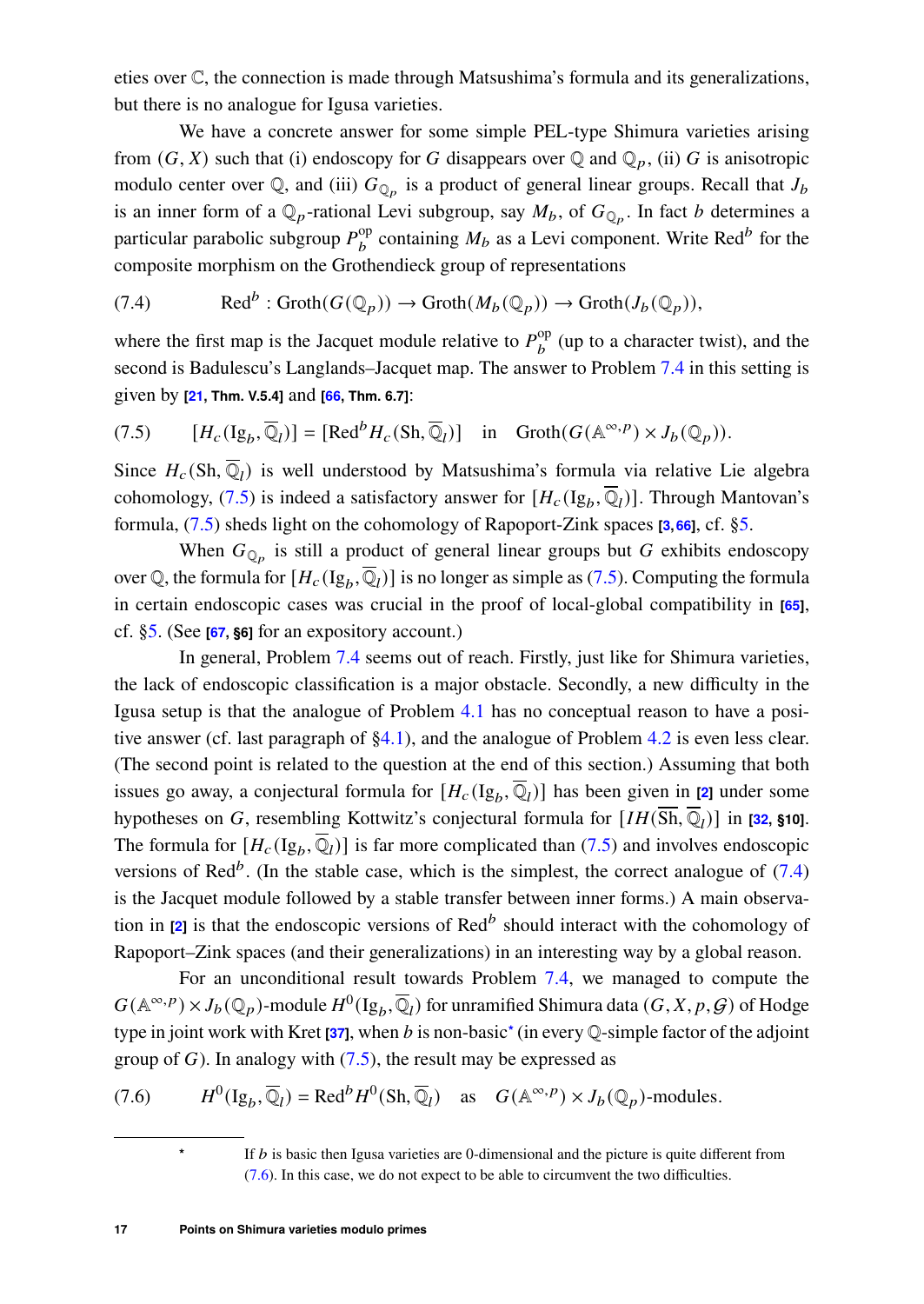Here  $H^0(\text{Sh}, \overline{\mathbb{Q}}_l)$  has a well-known description in terms of 1-dimensional automorphic representations of  $G(\mathbb{A})$ , and Red<sup>b</sup> is unequivocally defined for 1-dimensional representations of  $G(\mathbb{Q}_n)$  (which are always stable). The proof starts from the results of [§7.1.](#page-13-1) The main point is to get around the two essential difficulties mentioned in the last paragraph, by incorporating asymptotic and inductive arguments to extract the  $H^0$ -part from a very complicated identity coming from (stabilized) trace formulas. The study of  $H^0$  was motivated by geometric applications to the irreducibility of Igusa varieties and to the discrete Hecke orbit conjecture. The reader is referred to **[\[37\]](#page-19-18)** for details and further references. Similar geometric results were independently obtained by van Hoften and Xiao **[\[68,](#page-21-11) [69\]](#page-21-15)** via a more geometric approach without using automorphic forms or trace formulas.

We conclude this section with an unrefined question. Igusa varieties (at finite level) are almost never proper varieties, so the answer to Problem [7.4](#page-15-1) does not determine  $H_c^i(Ig_b, \overline{Q}_l)$  for  $i \geq 0$  due to possible cancellations in the Grothendieck group. (For nonproper Shimura varieties, the intersection cohomology is free from such a cancellation thanks to purity.) Thus we can ask whether there are useful compactifications of Igusa varieties to help us understand the cohomology more precisely. This was undertaken by Mantovan **[\[45\]](#page-20-17)** in a special case (with a different goal). In general, it is unclear how to proceed even when Shimura varieties are proper. If a strategy is found in that case, it may be possible to deal with non-properness of Shimura varieties by virture of Caraiani–Scholze's partial compactification **[\[8\]](#page-18-16)**.

#### **Acknowledgments**

Special thanks are due to Michael Harris, Robert Kottwitz, and Richard Taylor for introducing the author to Shimura varieties and the Langlands program, and patiently answering his questions over many years. The author is also grateful to Mark Kisin, Arno Kret, and Yihang Zhu for sharing their insight through years of recent and ongoing collaboration. He thanks Alex Youcis for comments to improve the exposition of the paper.

#### **Funding**

This work was partially supported by NSF grant DMS-1802039/2101688, NSF RTG grant DMS-1646385, and a Miller Professorship.

## **References**

- <span id="page-17-0"></span>**[1]** J. Arthur, *The endoscopic classification of representations*. American Mathematical Society Colloquium Publications 61, American Mathematical Society, Providence, RI, 2013.
- <span id="page-17-1"></span>**[2]** A. Bertoloni Meli, An averaging formula for the cohomology of PEL-type Rapoport–Zink spaces, 2021, [arxiv:2102.10690.](https://arxiv.org/abs/2102.10690)
- <span id="page-17-2"></span>**[3]** A. Bertoloni Meli, The cohomology of Rapoport–Zink spaces of EL-type and Harris's conjecture. *J. Inst. Math. Jussieu (online firstview)* (2021), 1–56.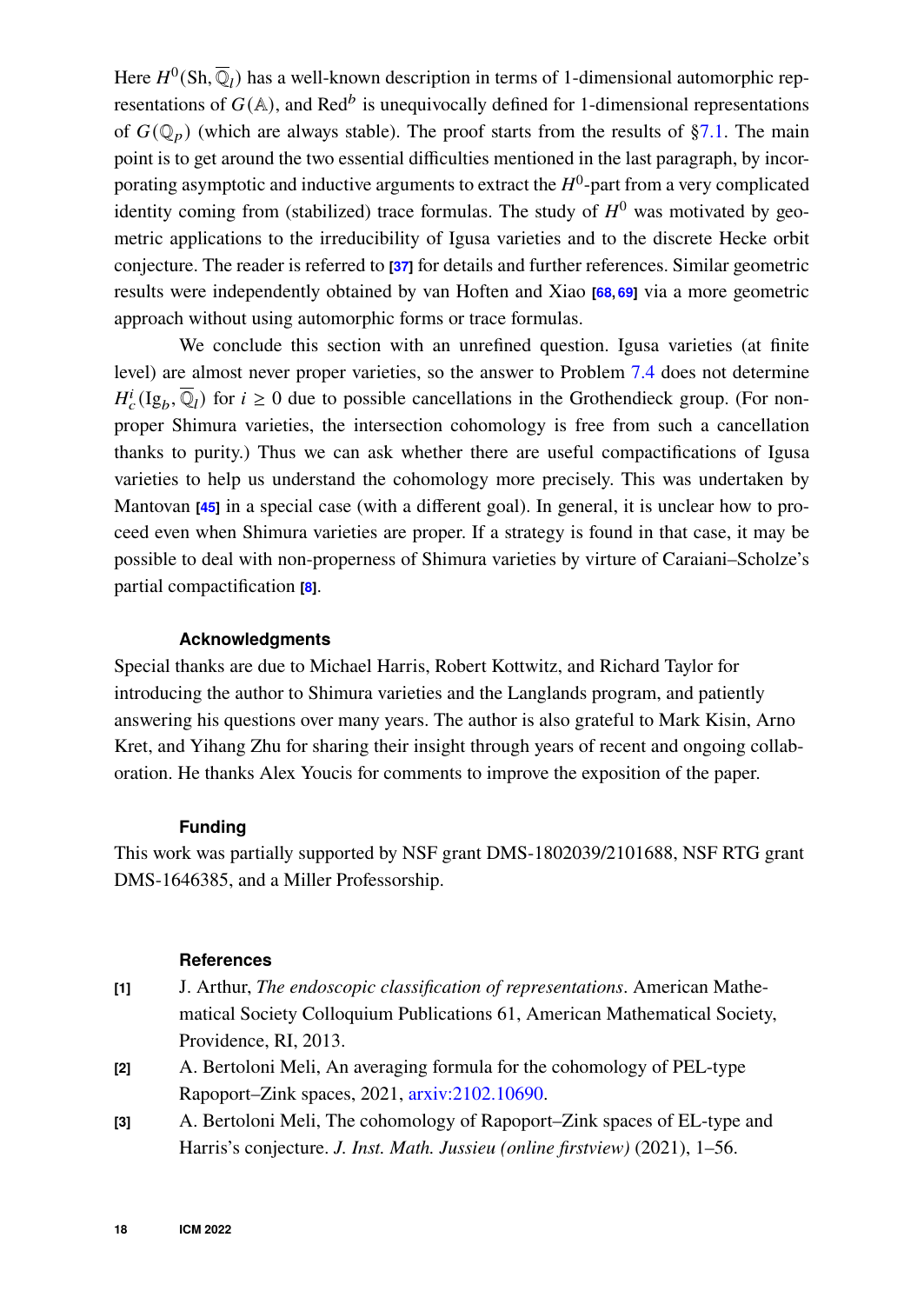- <span id="page-18-10"></span>**[4]** A. Bertoloni Meli and K. H. Nguyen, The Kottwitz conjecture for unitary PELtype Rapoport–Zink spaces, 2021, [arxiv:2104.05912.](https://arxiv.org/abs/2104.05912)
- <span id="page-18-11"></span>**[5]** A. Bertoloni Meli and A. Youcis, The Scholze-Shin conjecture for unramified unitary groups, 2019, [preprint.](http://www-personal.umich.edu/~abertolo/Scholze_Shin_Conjecture_for_Unitary_Groups__No_Endoscopy.pdf)
- <span id="page-18-3"></span>**[6]** D. Blasius and J. D. Rogawski, Zeta functions of Shimura varieties. In *Motives (Seattle, WA, 1991)*, pp. 525–571, Proc. Sympos. Pure Math. 55, Amer. Math. Soc., Providence, RI, 1994.
- <span id="page-18-4"></span>**[7]** K. Buzzard and T. Gee, The conjectural connections between automorphic representations and Galois representations. In *Automorphic forms and Galois representations. Vol. 1*, pp. 135–187, London Math. Soc. Lecture Note Ser. 414, Cambridge Univ. Press, Cambridge, 2014.
- <span id="page-18-16"></span>**[8]** A. Caraiani and P. Scholze, On the generic part of the cohomology of noncompact unitary Shimura varieties, 2019, [arxiv:1909.01898.](https://arxiv.org/abs/1909.01898)
- <span id="page-18-1"></span>**[9]** M. Chen, M. Kisin, and E. Viehmann, Connected components of affine Deligne-Lusztig varieties in mixed characteristic. *Compos. Math.* **151** (2015), no. 9, 1697– 1762.
- <span id="page-18-0"></span>**[10]** P. Deligne, Variétés de Shimura: interprétation modulaire, et techniques de construction de modèles canoniques. In *Automorphic forms, representations and* L-functions (Corvallis, Ore., 1977), Part 2, pp. 247–289, Proc. Sympos. Pure Math., XXXIII, Amer. Math. Soc., Providence, R.I., 1979.
- <span id="page-18-6"></span>[11] L. Fargues, Cohomologie des espaces de modules de groupes p-divisibles et correspondances de Langlands locales. *Astérisque* (2004), no. 291, 1–199.
- <span id="page-18-8"></span>**[12]** L. Fargues and P. Scholze, Geometrization of the local Langlands correspondence, 2021, [arxiv:2102.13459.](https://arxiv.org/abs/2102.13459)
- <span id="page-18-2"></span>**[13]** K. Fujiwara, Rigid geometry, Lefschetz-Verdier trace formula and Deligne's conjecture. *Invent. Math.* **127** (1997), no. 3, 489–533.
- <span id="page-18-13"></span>**[14]** T. Haines and B. C. Ngô, Nearby cycles for local models of some Shimura varieties. *Compositio Math.* **133** (2002), no. 2, 117–150.
- <span id="page-18-12"></span>**[15]** T. J. Haines, The stable Bernstein center and test functions for Shimura varieties. In *Automorphic forms and Galois representations. Vol. 2*, pp. 118–186, London Math. Soc. Lecture Note Ser. 415, Cambridge Univ. Press, Cambridge, 2014.
- <span id="page-18-14"></span>**[16]** T. J. Haines and T. Richarz, The test function conjecture for local models of Weilrestricted groups. *Compos. Math.* **156** (2020), no. 7, 1348–1404.
- <span id="page-18-15"></span>**[17]** T. J. Haines and T. Richarz, The test function conjecture for parahoric local models. *J. Amer. Math. Soc.* **34** (2021), no. 1, 135–218.
- <span id="page-18-9"></span>[18] P. Hamacher and W. Kim, *l*-adic étale cohomology of Shimura varieties of Hodge type with non-trivial coefficients. *Math. Ann.* **375** (2019), no. 3-4, 973–1044.
- <span id="page-18-7"></span>**[19]** D. Hansen, On the supercuspidal cohomology of basic local Shimura varieties, 2021, [preprint.](http://www.davidrenshawhansen.com/middle.pdf)
- <span id="page-18-5"></span>**[20]** M. Harris, K.-W. Lan, R. Taylor, and J. Thorne, On the rigid cohomology of certain Shimura varieties. *Res. Math. Sci.* **3** (2016), Paper No. 37, 308.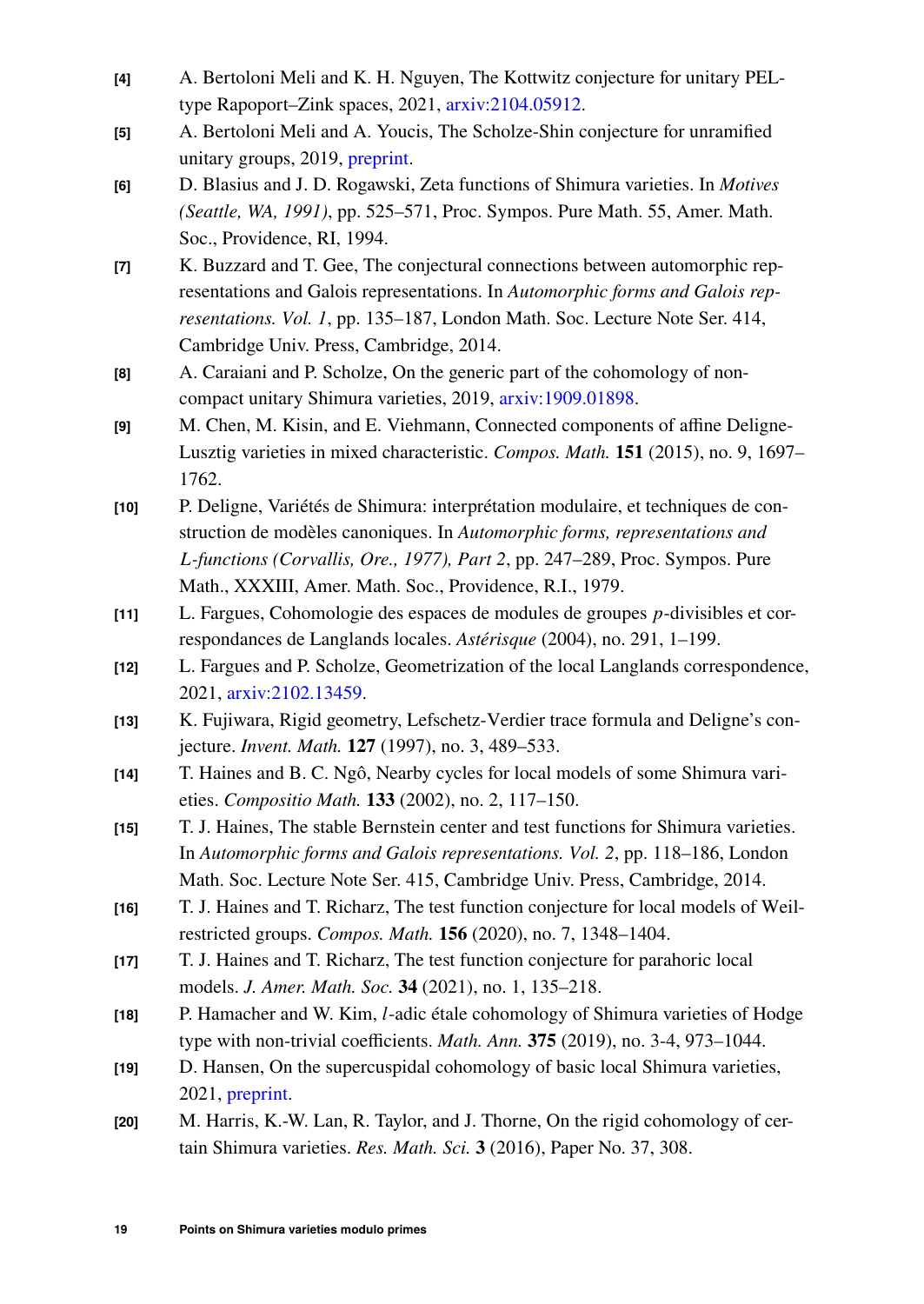- <span id="page-19-15"></span>**[21]** M. Harris and R. Taylor, *The geometry and cohomology of some simple Shimura varieties*. Annals of Mathematics Studies 151, Princeton University Press, Princeton, NJ, 2001.
- <span id="page-19-11"></span>**[22]** X. He and M. Rapoport, Stratifications in the reduction of Shimura varieties. *Manuscripta Math.* **152** (2017), no. 3-4, 317–343.
- <span id="page-19-12"></span>**[23]** B. Howard and G. Pappas, Rapoport-Zink spaces for spinor groups. *Compos. Math.* **153** (2017), no. 5, 1050–1118.
- <span id="page-19-17"></span>**[24]** J.-i. Igusa, On the algebraic theory of elliptic modular functions. *J. Math. Soc. Japan* **20** (1968), 96–106.
- <span id="page-19-14"></span>**[25]** T. Ito and Y. Mieda, Cuspidal representations in the ℓ-adic cohomology of the Rapoport–Zink space for GSp(4), 2010, [arxiv:1005.5619.](https://arxiv.org/abs/1005.5619)
- <span id="page-19-13"></span>**[26]** W. Kim, Rapoport-Zink uniformization of Hodge-type Shimura varieties. *Forum Math. Sigma* **6** (2018), Paper No. e16, 36.
- <span id="page-19-2"></span>**[27]** W. Kim and K. Madapusi Pera, 2-adic integral canonical models. *Forum Math. Sigma* **4** (2016), e28, 34.
- <span id="page-19-1"></span>**[28]** M. Kisin, Integral models for Shimura varieties of abelian type. *J. Amer. Math. Soc.* **23** (2010), no. 4, 967–1012.
- <span id="page-19-4"></span>**[29]** M. Kisin, mod 𝑝 points on Shimura varieties of abelian type. *J. Amer. Math. Soc.* **30** (2017), no. 3, 819–914.
- <span id="page-19-16"></span>**[30]** M. Kisin and G. Pappas, Integral models of Shimura varieties with parahoric level structure. *Publ. Math. Inst. Hautes Études Sci.* **128** (2018), 121–218.
- <span id="page-19-0"></span>**[31]** M. Kisin, S. W. Shin, and Y. Zhu, The stable trace formula for certain Shimura varieties of abelian type, 2021, *preprint*
- <span id="page-19-5"></span>[32] R. E. Kottwitz, Shimura varieties and  $\lambda$ -adic representations. In *Automorphic forms, Shimura varieties, and L-functions, Vol. I (Ann Arbor, MI, 1988), pp. 161–* 209, Perspect. Math. 10, Academic Press, Boston, MA, 1990.
- <span id="page-19-7"></span>[33] R. E. Kottwitz, On the  $\lambda$ -adic representations associated to some simple Shimura varieties. *Invent. Math.* **108** (1992), no. 3, 653–665.
- <span id="page-19-3"></span>**[34]** R. E. Kottwitz, Points on some Shimura varieties over finite fields. *J. Amer. Math. Soc.* **5** (1992), no. 2, 373–444.
- <span id="page-19-9"></span>**[35]** A. Kret and S. W. Shin, Galois representations for even general special orthogonal groups, 2020, [arxiv:2010.08408.](https://arxiv.org/abs/2010.08408)
- <span id="page-19-10"></span>**[36]** A. Kret and S. W. Shin, Galois representations for general symplectic groups, *to appear in J. Eur. Math. Soc.*, [arxiv:1609.04223.](https://arxiv.org/abs/1609.04223)
- <span id="page-19-18"></span>[37] A. Kret and S. W. Shin,  $H^0$  of Igusa varieties via automorphic forms, 2021, [arxiv:2102.10690.](https://arxiv.org/abs/2102.10690)
- <span id="page-19-8"></span>**[38]** V. Lafforgue, Chtoucas pour les groupes réductifs et paramétrisation de Langlands globale. *J. Amer. Math. Soc.* **31** (2018), no. 3, 719–891.
- <span id="page-19-6"></span>**[39]** K.-W. Lan and B. Stroh, Nearby cycles of automorphic étale sheaves. *Compos. Math.* **154** (2018), no. 1, 80–119.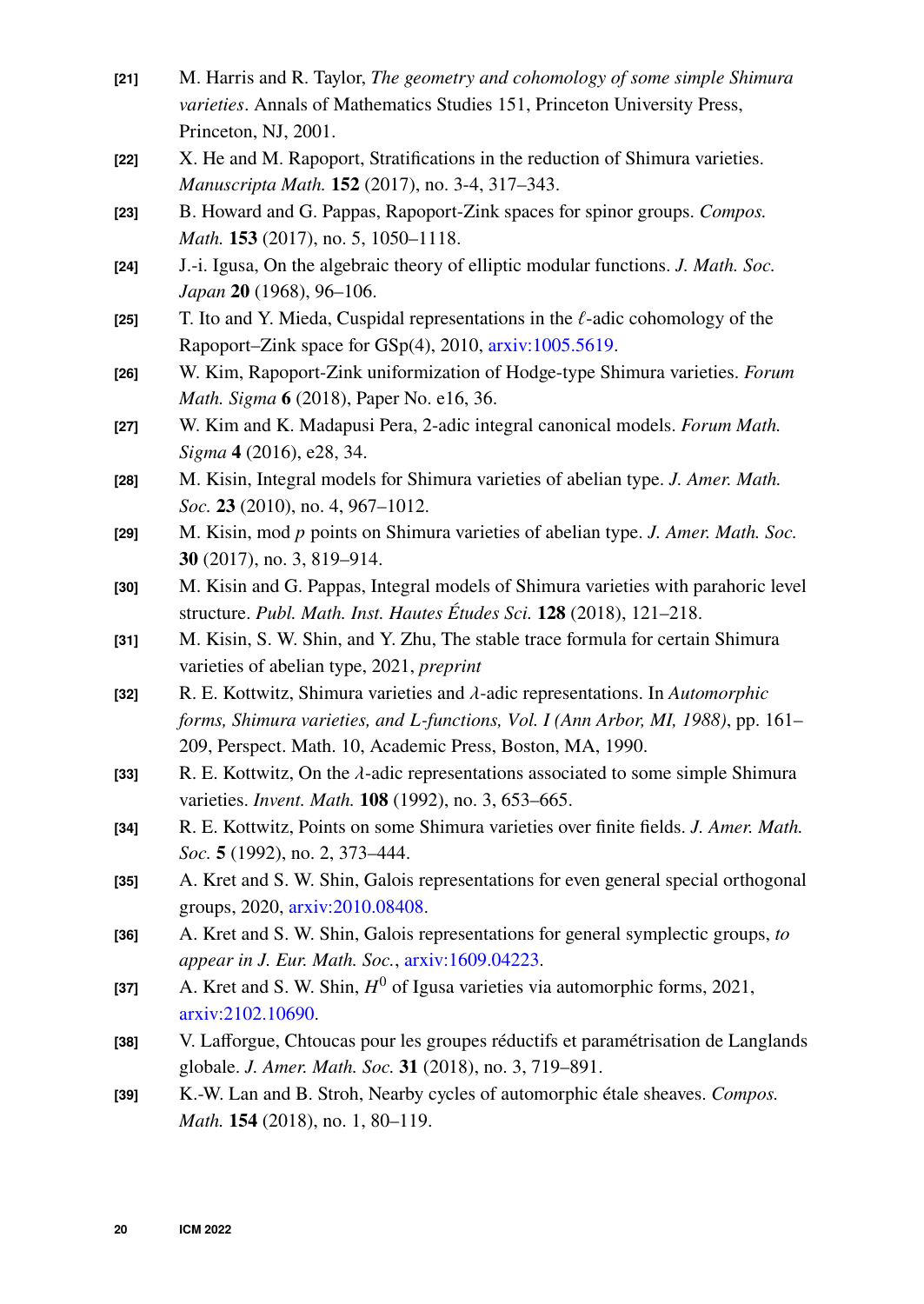- <span id="page-20-9"></span>**[40]** R. P. Langlands, Some contemporary problems with origins in the Jugendtraum. In *Mathematical developments arising from Hilbert problems (Proc. Sympos. Pure Math., Vol. XXVIII, Northern Illinois Univ., De Kalb, Ill., 1974)*, pp. 401– 418, 1976.
- <span id="page-20-1"></span>**[41]** R. P. Langlands and M. Rapoport, Shimuravarietäten und Gerben. *J. Reine Angew. Math.* **378** (1987), 113–220.
- <span id="page-20-4"></span>**[42]** D. U. Lee, Galois gerbs and Lefschetz number formula for Shimura varieties of Hodge type, 2018, [arxiv:1081.03057.](https://arxiv.org/abs/1801.03057)
- <span id="page-20-16"></span>**[43]** S. Mack-Crane, *Counting points on Igusa varieties of Hodge type*. Ph.D. thesis, UC Berkeley, 2021.
- <span id="page-20-12"></span>**[44]** E. Mantovan, On the cohomology of certain PEL-type Shimura varieties. *Duke Math. J.* **129** (2005), no. 3, 573–610.
- <span id="page-20-17"></span>**[45]** E. Mantovan, A compactification of Igusa varieties. *Math. Ann.* **340** (2008), no. 2, 265–292.
- <span id="page-20-5"></span>**[46]** J. Milne, Points on Shimura varieties over finite fields: the conjecture of Langlands and Rapoport, 2007, [arxiv:0707.3173.](https://arxiv.org/abs/0707.3173)
- <span id="page-20-3"></span>**[47]** J. S. Milne, The points on a Shimura variety modulo a prime of good reduction. In *The zeta functions of Picard modular surfaces*, pp. 151–253, Univ. Montréal, Montreal, QC, 1992.
- <span id="page-20-0"></span>**[48]** J. S. Milne, Introduction to Shimura varieties. In *Harmonic analysis, the trace formula, and Shimura varieties*, pp. 265–378, Clay Math. Proc. 4, Amer. Math. Soc., Providence, RI, 2005.
- <span id="page-20-10"></span>**[49]** C. P. Mok, Endoscopic classification of representations of quasi-split unitary groups. *Mem. Amer. Math. Soc.* **235** (2015), no. 1108, vi+248.
- <span id="page-20-7"></span>**[50]** S. Morel, Complexes pondérés sur les compactifications de Baily-Borel: le cas des variétés de Siegel. *J. Amer. Math. Soc.* **21** (2008), no. 1, 23–61.
- <span id="page-20-6"></span>**[51]** S. Morel, The intersection complex as a weight truncation and an application to Shimura varieties. In *Proceedings of the International Congress of Mathematicians. Volume II*, pp. 312–334, Hindustan Book Agency, New Delhi, 2010.
- <span id="page-20-8"></span>**[52]** S. Morel, *On the cohomology of certain noncompact Shimura varieties*. Annals of Mathematics Studies 173, Princeton University Press, Princeton, NJ, 2010.
- <span id="page-20-14"></span>**[53]** G. Pappas, On integral models of Shimura varieties, 2020, [arxiv:2003.13040.](https://arxiv.org/abs/2003.13040)
- <span id="page-20-13"></span>**[54]** G. Pappas, Arithmetic models for Shimura varieties. In *Proceedings of the International Congress of Mathematicians—Rio de Janeiro 2018. Vol. II. Invited lectures*, pp. 377–398, World Sci. Publ., Hackensack, NJ, 2018.
- <span id="page-20-15"></span>**[55]** M. Rapoport, On the bad reduction of Shimura varieties. In *Automorphic forms, Shimura varieties, and L-functions, Vol. II (Ann Arbor, MI, 1988), pp. 253–321,* Perspect. Math. 11, Academic Press, Boston, MA, 1990.
- <span id="page-20-2"></span>**[56]** M. Rapoport, A guide to the reduction modulo p of Shimura varieties. pp. 271– 318, 298, 2005.
- <span id="page-20-11"></span>[57] M. Rapoport and T. Zink, *Period spaces for p-divisible groups*. Annals of Mathematics Studies 141, Princeton University Press, Princeton, NJ, 1996.